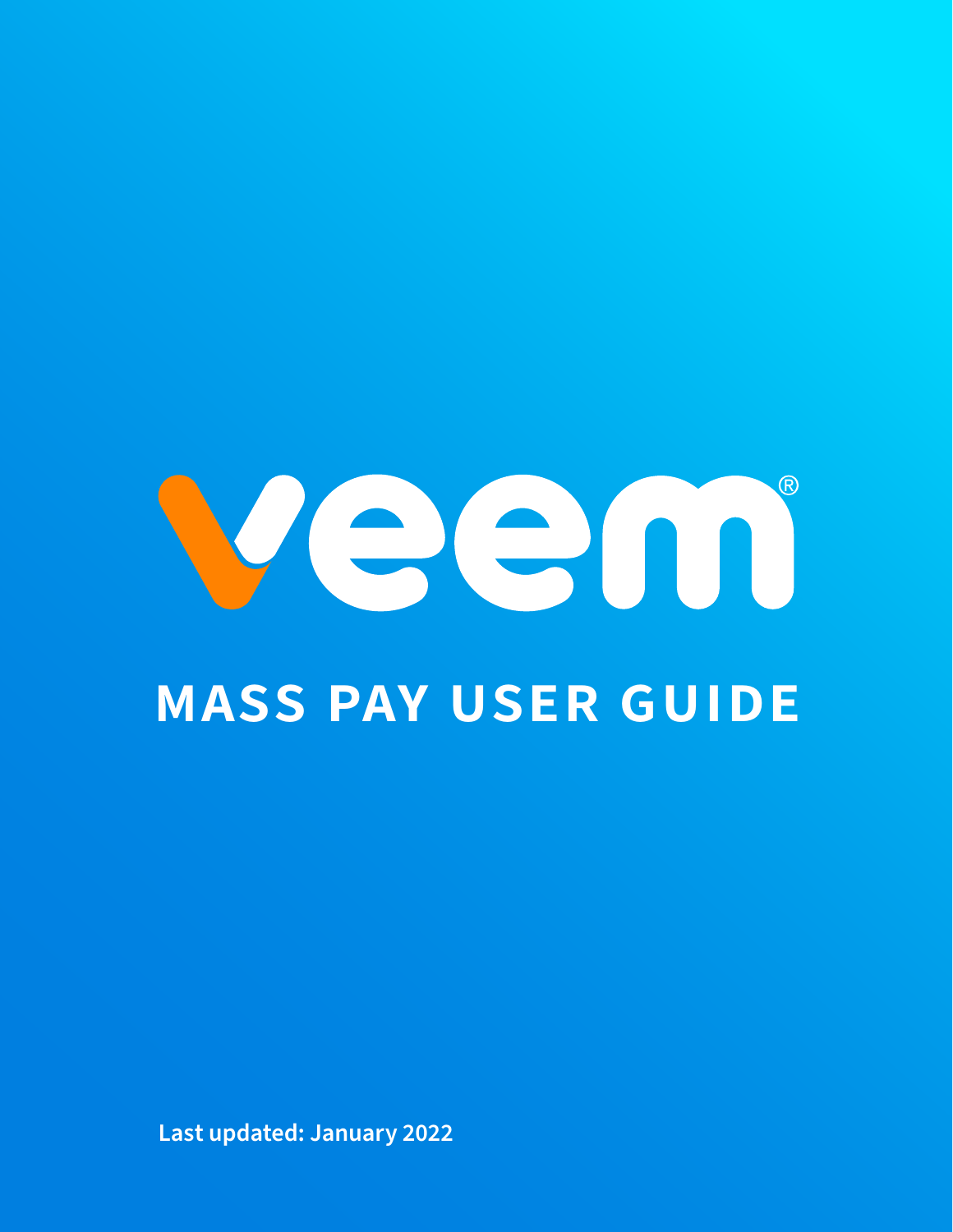#### **table of contents**

#### **I[ntroduction](#page-3-0)**

| <b>About This Guide</b> |   |
|-------------------------|---|
| Intended Audience       | 4 |
| Documentation Feedback  |   |
|                         |   |

#### **[Mass Pay Overview](#page-4-0)**

| What is Mass Pay?                  | 5  |
|------------------------------------|----|
| <b>Mass Pay Process</b>            | 5. |
| How Do Recipients Get Their Money? | 5. |
| Who Can Use Mass Pay?              |    |

### **U[sing Mass Pay in your Veem Account](#page-5-0)**

| Access to Mass Pay         |  |
|----------------------------|--|
| Creating the Payment File  |  |
| Uploading the Payment File |  |

#### **[Mass Pay Processing](#page-9-0)**

| Veem Receives the submitted Mass Pay  | 10 |
|---------------------------------------|----|
| <b>Payment Processing</b>             | 11 |
| <b>Mass Pay Confirmation</b>          | 11 |
| <b>Mass Pay Failed Payment Errors</b> | 11 |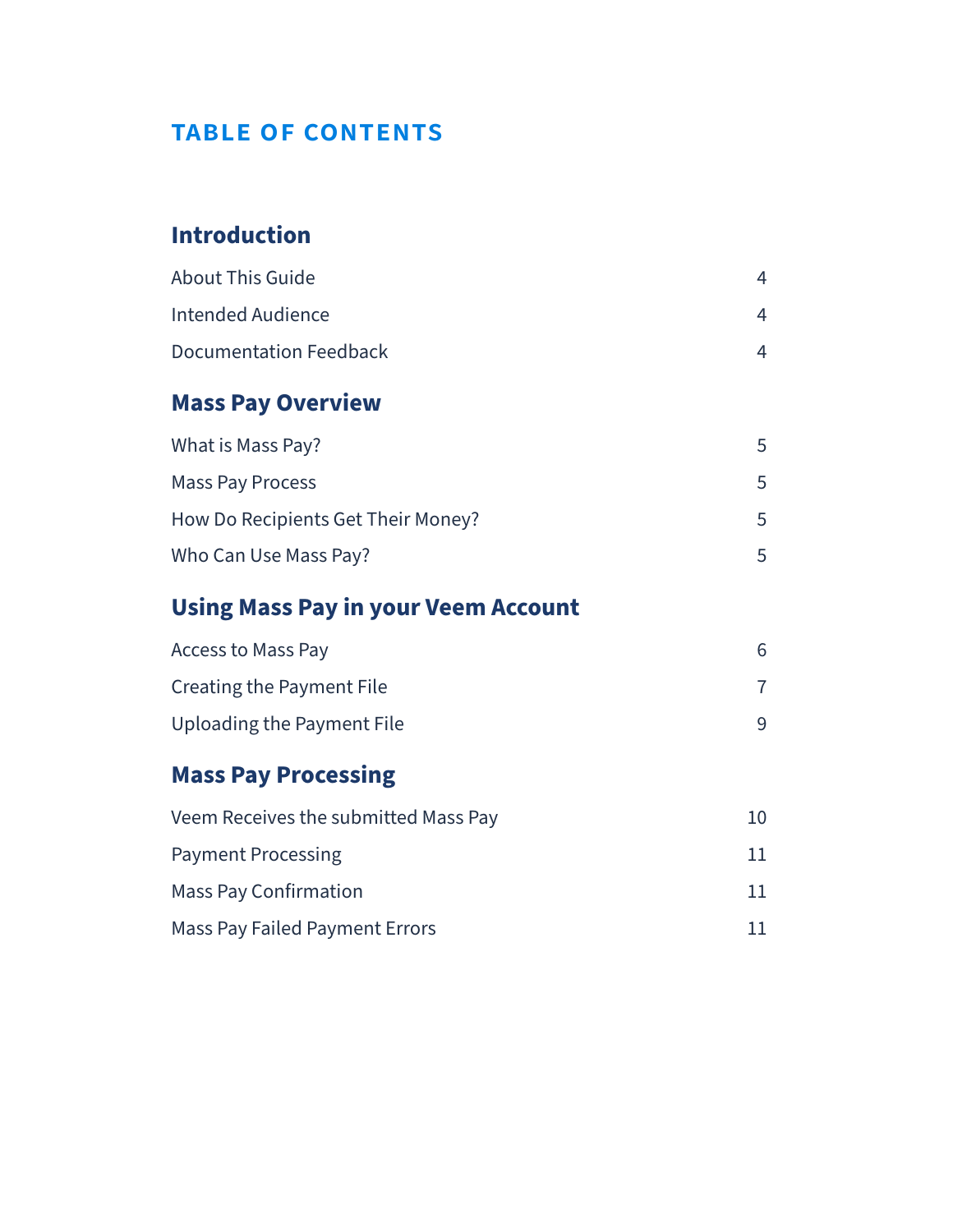# **[Mass Pay FAQs & Best Practices](#page-11-0)**

| Is there a fee to send mass payments?                         | 12 |
|---------------------------------------------------------------|----|
| How much money can I send?                                    | 12 |
| What countries can receive Mass payments?                     | 13 |
| Can I send money in different currencies?                     | 14 |
| How many payments can I send?                                 | 14 |
| Which countries need specific Purpose of Payment (POP) codes? | 14 |
| Is there a fee to receive funds in US Dollars?                | 14 |
| What file format should I submit?                             | 15 |
| Can I change the Payment Amount?                              | 15 |
| How do I cancel a payment?                                    | 15 |
|                                                               |    |

### **[Appendix](#page-15-0)**

| Country and Currency ISO Codes                     | 16 |
|----------------------------------------------------|----|
| Countries Requiring Purpose of Payment (POP) Codes | 20 |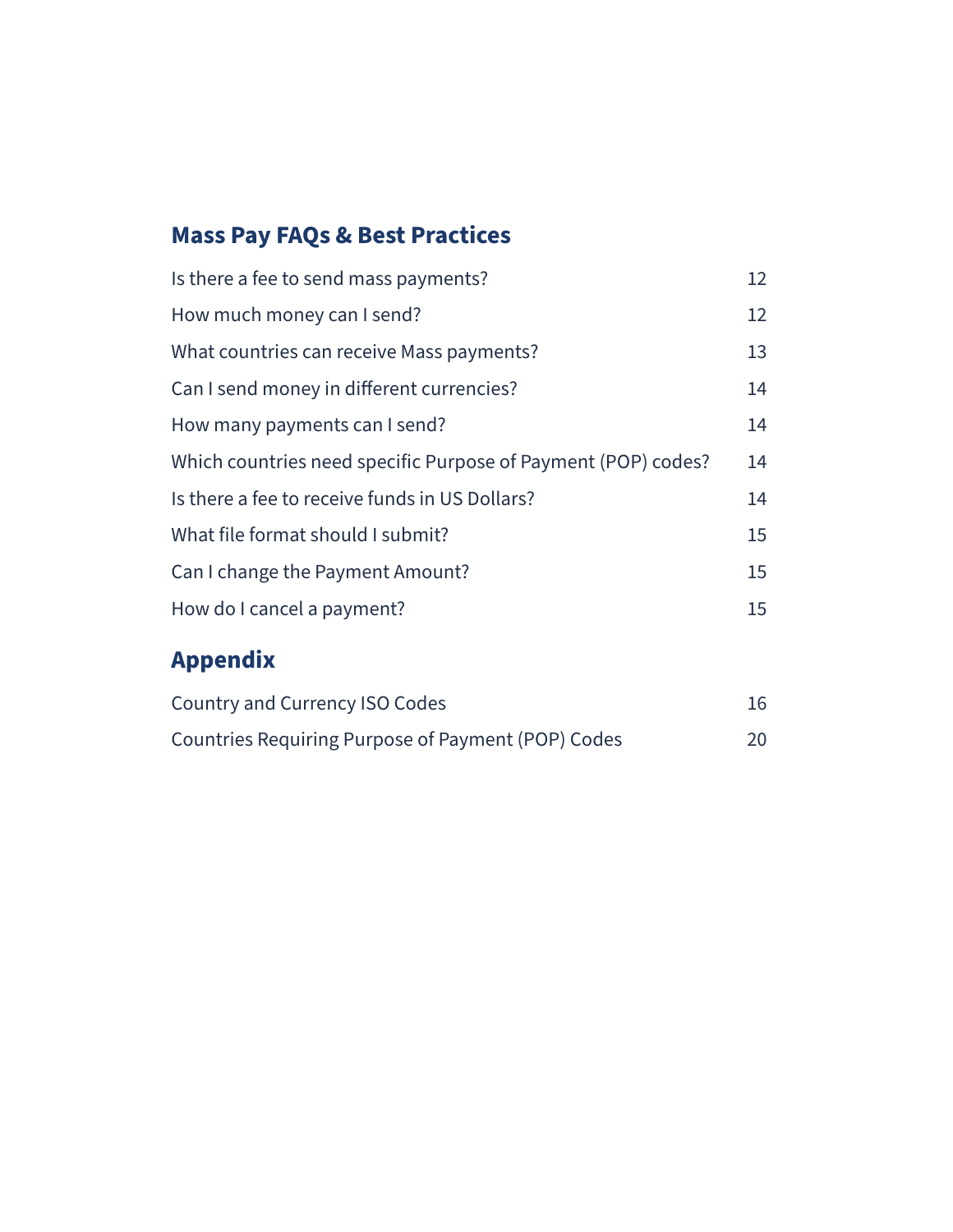#### <span id="page-3-0"></span>**introduction**

### **About This Guide**

The Mass Pay User Guide describes how to use the Mass Pay feature in the Veem customer dashboard, send mass pay payments and to view summary and detailed Mass Pay information.

### **Intended Audience**

This guide is for businesses, merchants and secondary users who log in to Veem for a variety of set-up and administrative tasks.

### **Documentation Feedback**

Help us improve this guide by sending feedback to: **clientservices@veem.com**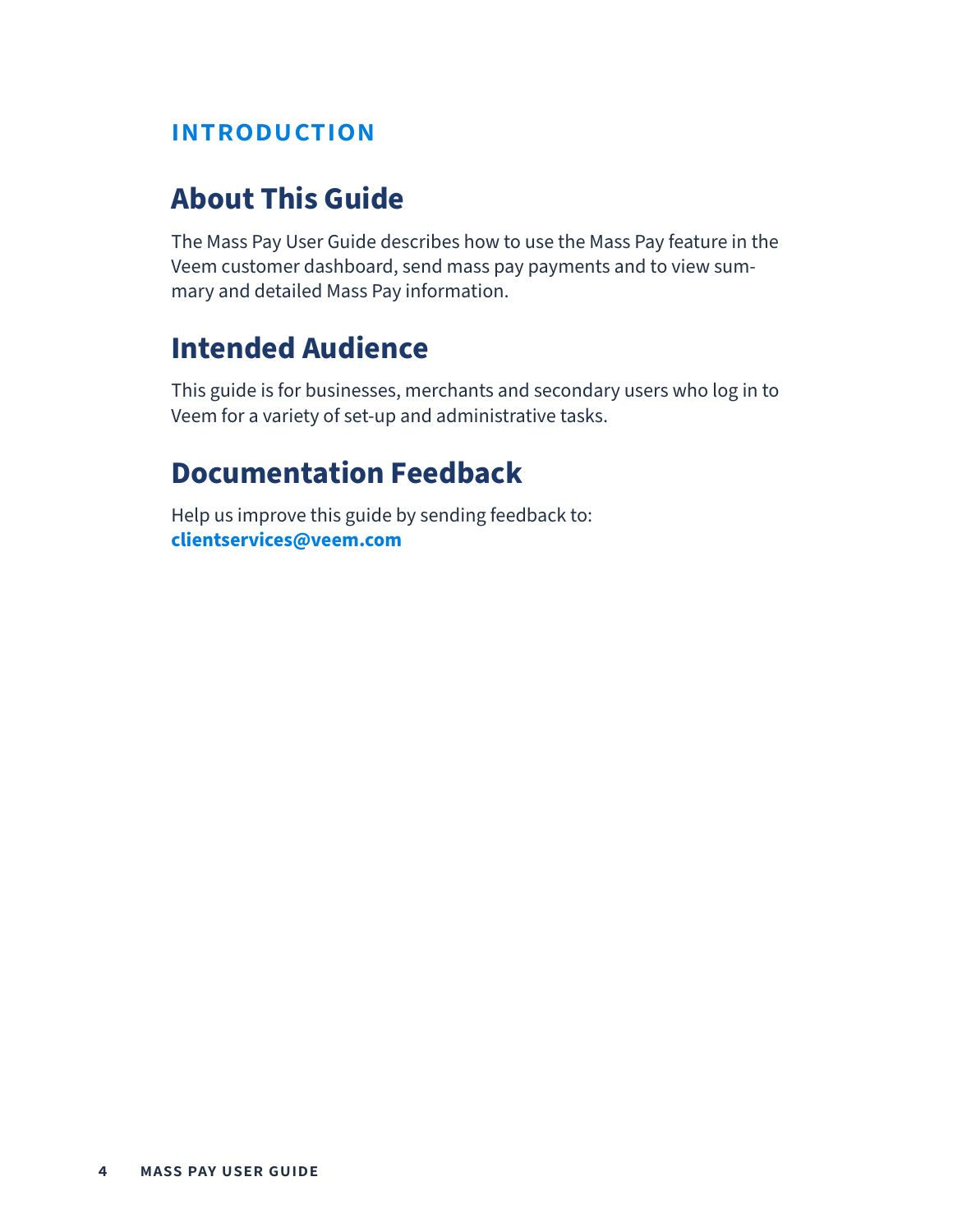#### <span id="page-4-0"></span>**mass pay overview**

### **What is Mass Pay?**

Mass Pay lets you send multiple payments in one batch! It's a fast and convenient way to send payroll, commissions, bonuses, rebates, rewards and general payments. If you are looking to send payments to multiple vendors, contractors, etc., at the same time and on the same day, use Veem's Mass Pay feature.

\***Note: Mass Pay is only available in the U.S. and Canada payers at this time.** 

### **Mass Pay Process**

In general, you complete the following steps to send Mass Payments from your Veem account:

- **●** Collect recipient information and create a payment file. See "Creating the Payment File" on page 7
- **●** Use Mass Pay by logging in to your Veem account. See "Access to Mass Pay" on page 6
- **●** Upload your payment file. See "Uploading the Payment File" on page 9

#### **How Do Recipients Get Their Money?**

The recipient receives an email notifying them of the payment. If you're sending a payment to a new payee, the recipient will be prompted to onboard and must sign up to receive their funds.

### **Who Can Use Mass Pay?**

You must have a Veem account, and it must be a verified and active account before you can use Mass Pay. If you have multiple users for your Veem account, you can grant access to one or more authorized users to have them submit Mass Pay requests for you. For example, you can grant Mass Pay access to your bookkeeper or to your administrative staff as part of their duties. In order to grant access, the user will need to have "Payment Creator" permissions.

**\*Note: If the Veem account has an approval process set up, the Mass Pay will not work around this safeguard. The Payer or any users who are approvers will have to approve each payment.**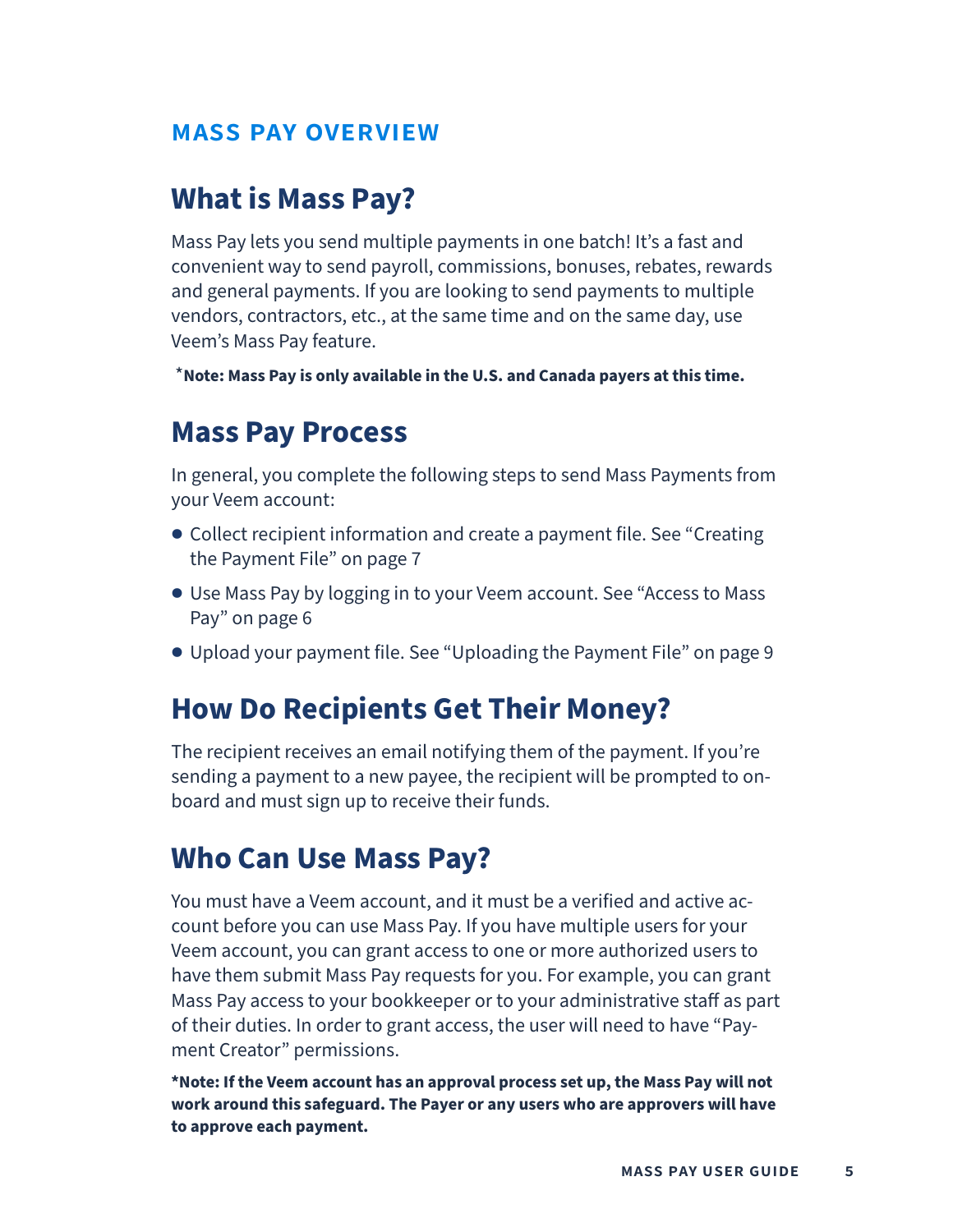#### <span id="page-5-0"></span>**using mass pay in your veem account**

### **Access to Mass Pay**

To use Mass Pay, Log in to your Veem profile and click on the Mass Pay tab on the left-hand side of your dashboard as shown below.

| Send payment              |  |
|---------------------------|--|
| Get paid                  |  |
| <b>Dashboard</b>          |  |
| <b>Transactions</b>       |  |
| <b>Integrations</b><br>I  |  |
| <b>Notifications</b><br>H |  |
| My network                |  |
| Approvals                 |  |
| <b>Mass Pay</b>           |  |
| Settings                  |  |
|                           |  |

\***Note: Mass Pay is for vanilla payments and cheque payments only. Claimless payments can only be created individually by the client.** 

You'll see this page: Click **'Download template file'** and a CSV file will download, open it and complete all the required fields using the correct format.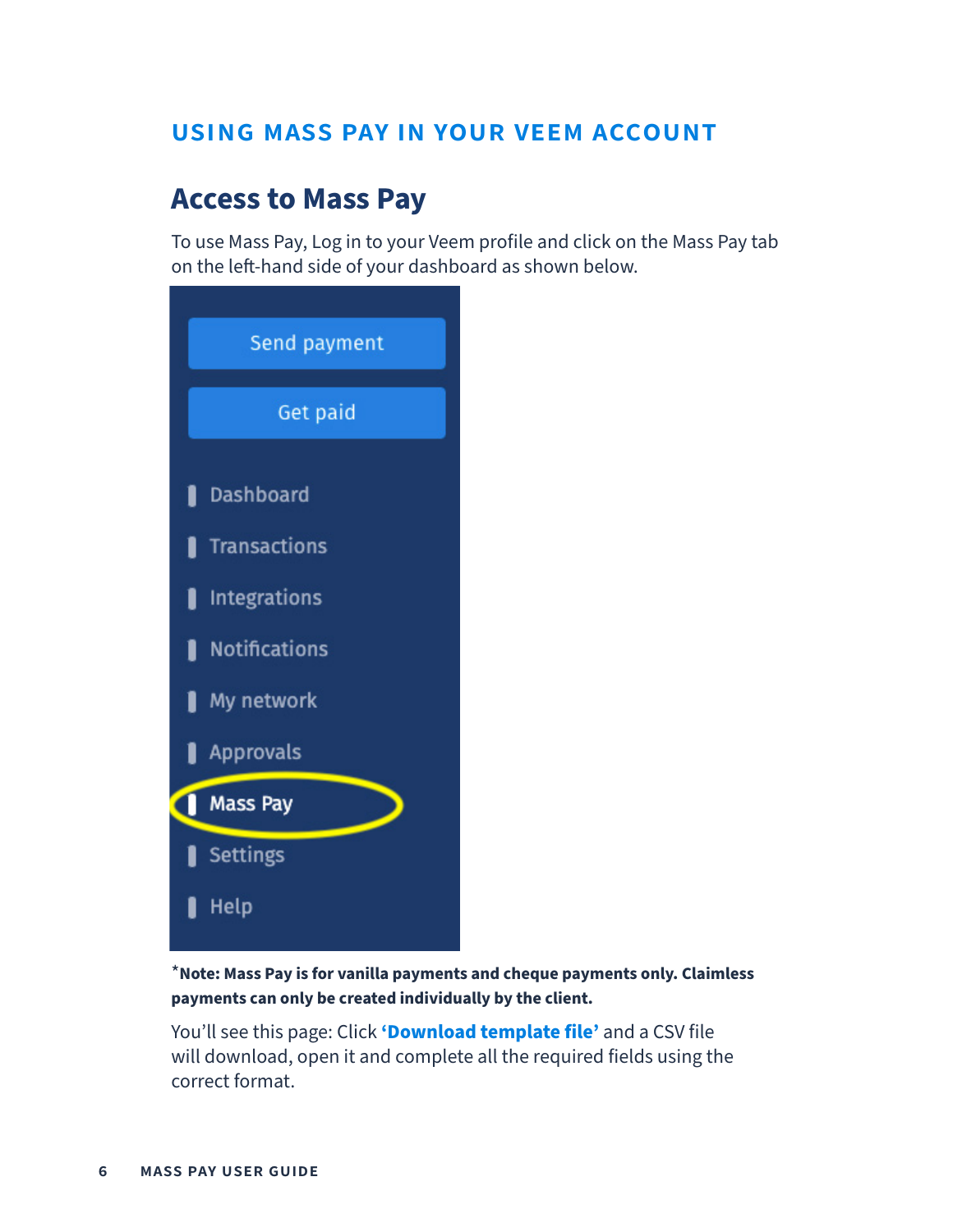#### <span id="page-6-0"></span>**Upload Mass Pay File**

Use Mass Pay to send payments to multiple payees at once. Download our template and fill in the necessary fields to get started.

Make payments faster. Set a card account as your default funding method for payments up to \$5000.

Download template file

The following template fields are mandatory:

- · Email
- · Type: pay
- · Amount
- · Currency
- Business/Contractor Name\*
- Country\*

\* For payees new to Veem, Business/Contractor Name and Country are mandatory fields.

To accept payments through Veem, new payees must complete a one-time set-up of their bank information.

If you need to make any changes to your file, have any questions or concerns - please reach out to customer support by phone: +1 (877) 279-2629 or email: clientservices@veem.com.

### **Creating the Payment File**

You must create a payment file to submit a Mass Pay request. A payment file contains recipient and payment information. Mass Pay lets you send up to 1000 payments in one file. The Mass Pay file submitted must be in the following format:

**●** .CSV (Comma Separated Value)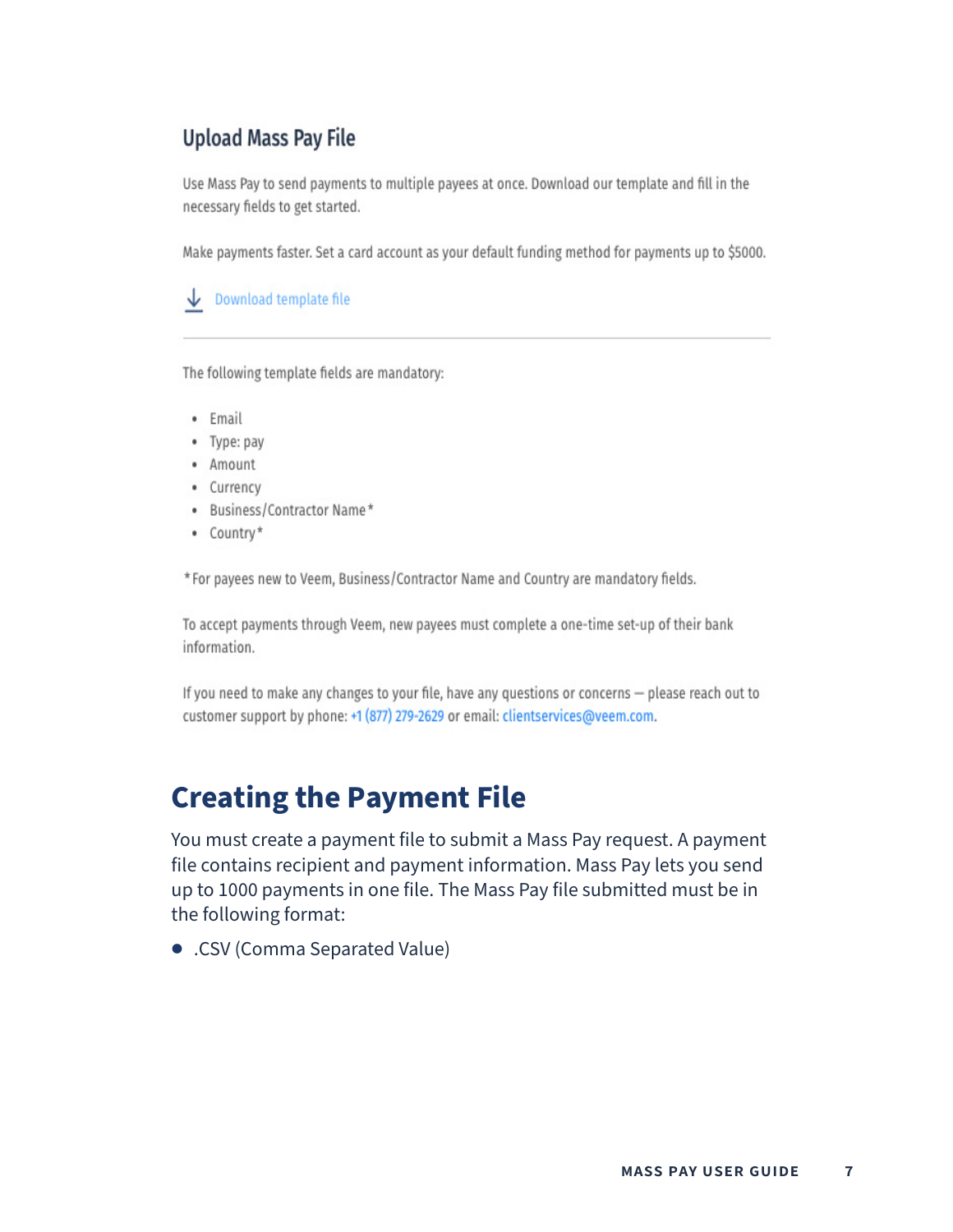#### **The payment file contains the following item fields:**

| Item                                      | <b>Description</b>                                                                                                                                                                                                                                                   |
|-------------------------------------------|----------------------------------------------------------------------------------------------------------------------------------------------------------------------------------------------------------------------------------------------------------------------|
| <b>Email</b>                              | (Required) - Recipient's valid email address. Note:<br>You may send multiple payments to the same recipi-<br>ent within the same payment file.                                                                                                                       |
| <b>Type</b>                               | (Required) - Pay                                                                                                                                                                                                                                                     |
| <b>Amount</b>                             | <b>(Required)</b> - Amount of the recipient's payment.<br>Note: See "Mass Pay FAQs" for minimum require-<br>ments *Entries cannot have '0' or blank amounts                                                                                                          |
| Currency                                  | (Required) - Three-letter ISO currency code.<br>Note: You may send multiple payments in multiple<br>currencies within the same payment file. For a list of<br>valid codes see "Country and Currency ISO Codes"                                                       |
| <b>Business/Contractor</b><br><b>Name</b> | (Required for first-time recipients)                                                                                                                                                                                                                                 |
| Country                                   | (Required) - Two-letter ISO country code.<br>*Note: You may send multiple payments to multiple<br>countries within the same payment file. *This code<br>refers to the recipient's banking country. For a list of<br>valid codes see "Country and Currency ISO Codes" |
| <b>Invoice Reference</b>                  | <b>(Optional)</b> - Numeric only, no hyphens nor<br>special characters.                                                                                                                                                                                              |
| Memo                                      | <b>(Optional)</b> - For your internal tracking or adding a<br>note to the recipient. (up to 2000 characters)                                                                                                                                                         |
| <b>Purpose of Payment</b>                 | (Required) - Goods, Services, Personal or Coun-<br>try-Specific POP codes where necessary.<br>Note: For a list of valid codes see "Countries Requir-<br>ing POP Codes"                                                                                               |
| <b>Detailed Purpose of</b><br>Payment     | (Required) - Goods, Services, Personal or other<br>description regarding the purpose of payment.                                                                                                                                                                     |

**\*Note: The header row containing the 'fields' in the payment template must not be deleted or amended. Entries must be made in consecutive rows without any spaces.**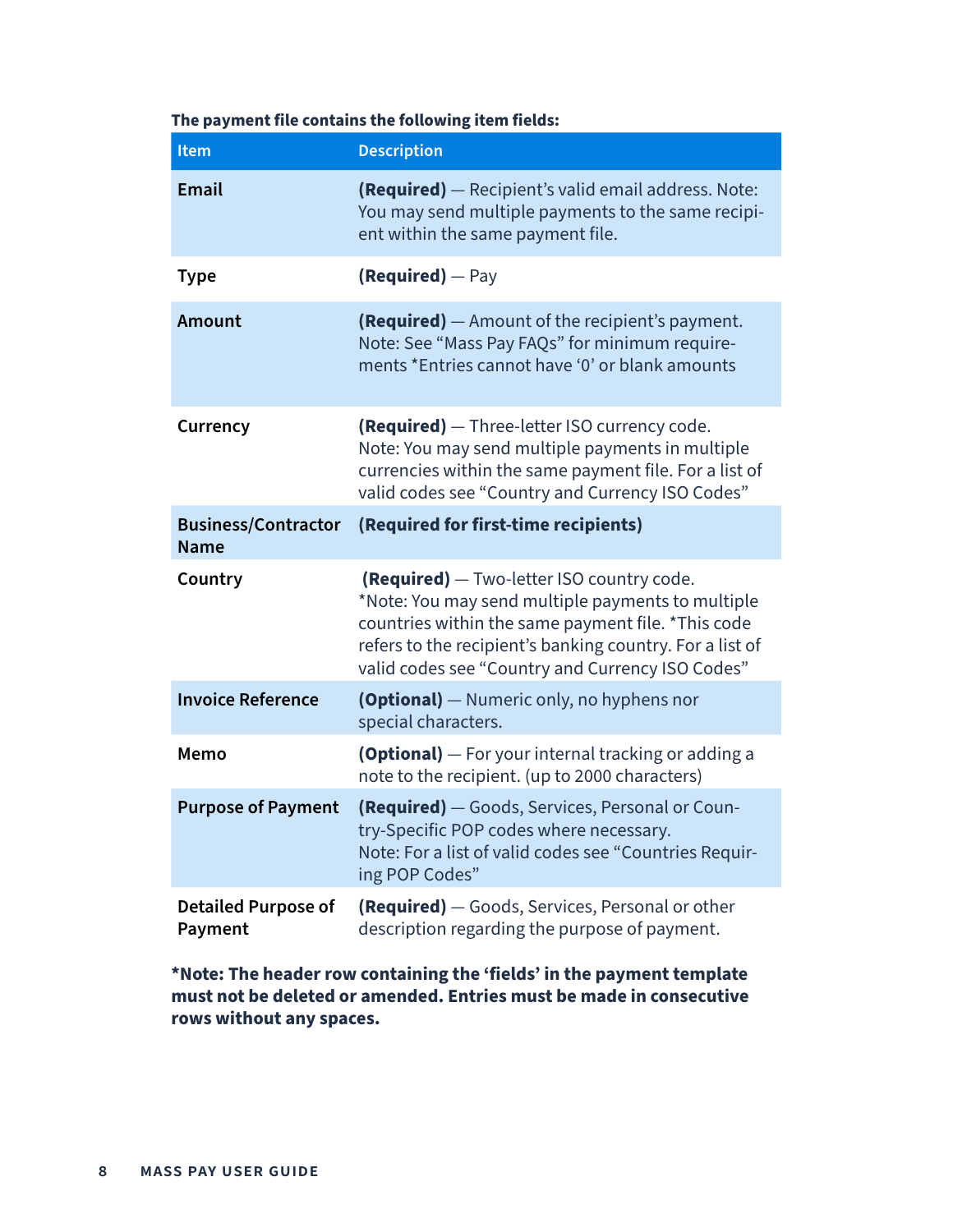#### See below for examples of payment details:

<span id="page-8-0"></span>

|   | A                        | B    | Ċ          | D        |                                 |         | G                        | н |                                                     |                            | K |  |
|---|--------------------------|------|------------|----------|---------------------------------|---------|--------------------------|---|-----------------------------------------------------|----------------------------|---|--|
|   | Email                    | Type | Amount     | Currency | <b>Business/Contractor Name</b> | Country | <b>Invoice Reference</b> |   | Memo Purpose of Payment Detailed Purpose of Payment |                            |   |  |
|   | jane.smith@email.com Pay |      | 123.45 USD |          | Jane Smith                      | US      | 123                      |   | Services                                            | December payroll           |   |  |
| 3 | john@company.com         | Pay  | 67.89 GBP  |          | Company Ltd                     | GB      |                          |   | Goods                                               | Goods                      |   |  |
|   | maryanne@name.com Pay    |      | 101.01 USD |          | Mary A.                         | IN      | 4567                     |   | P1006                                               | <b>Consulting Services</b> |   |  |
| 5 |                          |      |            |          |                                 |         |                          |   |                                                     |                            |   |  |
| 6 |                          |      |            |          |                                 |         |                          |   |                                                     |                            |   |  |
|   |                          |      |            |          |                                 |         |                          |   |                                                     |                            |   |  |
| 8 |                          |      |            |          |                                 |         |                          |   |                                                     |                            |   |  |
| 9 |                          |      |            |          |                                 |         |                          |   |                                                     |                            |   |  |

Once you have created the payment file, save the file as a CSV.

# **Uploading the Payment File**

Before uploading your payment file, make sure to check all payment details are correct, your Mass Pay file is a .CSV file and contains no entries with '0' or blank amounts.

Return to the Mass Pay tab in your Veem account, select the date on which you want the payments to be processed.

**Please note, your payments will be processed on the date you selected. This is the day the payments will be debited from your account and not the day the payments will land.** 



Upload the file and click "Save". Still need help? You can chat or call our [Customer Success team here.](https://www.veem.com/contact/)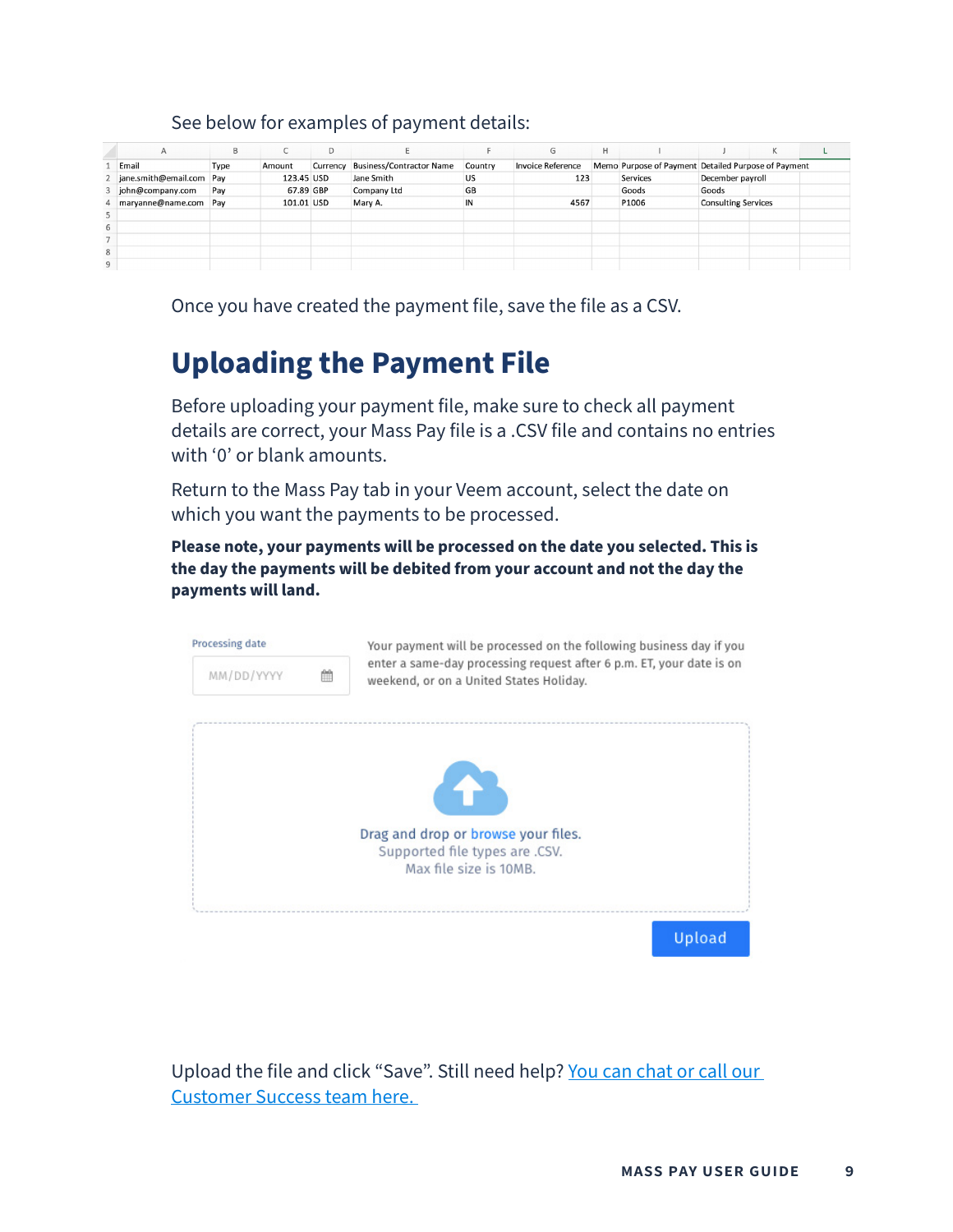#### <span id="page-9-0"></span>**mass pay processing**

#### **Veem Receives the submitted Mass Pay**

When the customer uploads the csv file in the file drop section, this creates an email that is delivered to **clientservices@veem.com** and by integration creates a Customer Service ticket. This ticket is then assigned to the Payment Operations Team by the Customer Support Team as a new ticket. The PayOps Specialist will then execute the Mass pay request in the order it was received or on the 'Due Date' set for the future as indicated. See below image of "Veem's view of a submitted Mass Pay" request by the customer.

\***Note: If the 'Due Date' falls on the weekend, the Mass Pay request will be actioned on the following Monday or falls on a national/banking holiday, the file will be actioned on the next available business day. Any files received by Veem after 6 PM EST, will be processed the following business day.** 

|                      | <b>Mass Pay File Uploaded</b> |
|----------------------|-------------------------------|
| Account Id           | 123456                        |
| <b>Account Email</b> | John@payments.com             |
| Filename             | December Payroll - Veem.csv   |
| Due Date             | 2021-12-01                    |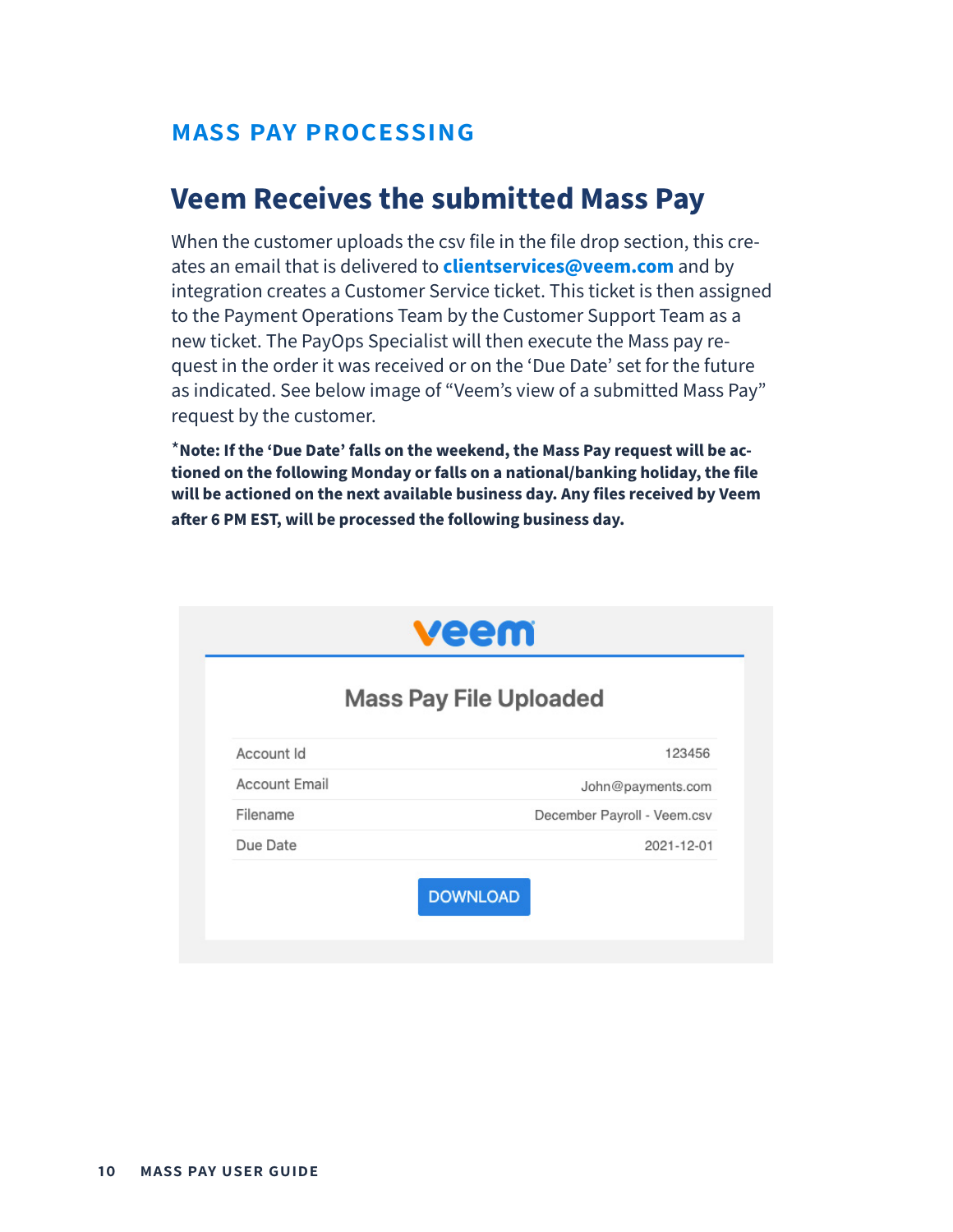### <span id="page-10-0"></span>**Payment Processing**

When a Mass Pay request is executed, Veem processes each payment in the request. Veem debits each payment amount from your default funding account and attempts to deliver the payment to the recipient's account. If the recipients do not have a Veem account, Veem notifies them that a payment is available and prompts them to complete onboarding and add their banking information to receive the payment.

When payments are sent to first time recipients there is a verification process which must be completed by Veem's Risk team to ensure Veem complies with regulatory requirements surrounding payment processes. This process may delay the movement of funds by a few hours or until the recipient has completed their onboarding process and/or provided any necessary, requested information/documentation.

### **Mass Pay Confirmation**

Upon successful upload of the payment file to the system, payments immediately start to generate. **At this point, there is no way to stop the process!** Once all the payments have been generated from the payment file, the system provides a confirmation status indicating 'Processing Complete' or 'Completed With Errors'.

In either case, the PayOps Specialist will respond to your original Mass Pay request with a confirmation advising "All Payments are In". Should the Mass Pay file result in errors, these will be outlined in the email to you for each respective recipient's payment.

### **Mass Pay Failed Payment Errors**

The following are some of the common errors:

- **●** Invalid/Incorrect Email Address
- **●** Invalid/Missing Purpose of Payment (POP) code
- **●** Invalid/Missing Country code
- **●** Amount is below the minimum requirement
- **●** Recipient's Veem account is closed/restricted
- **●** Sender's Email Address = Recipient's Email Address (Cannot pay self)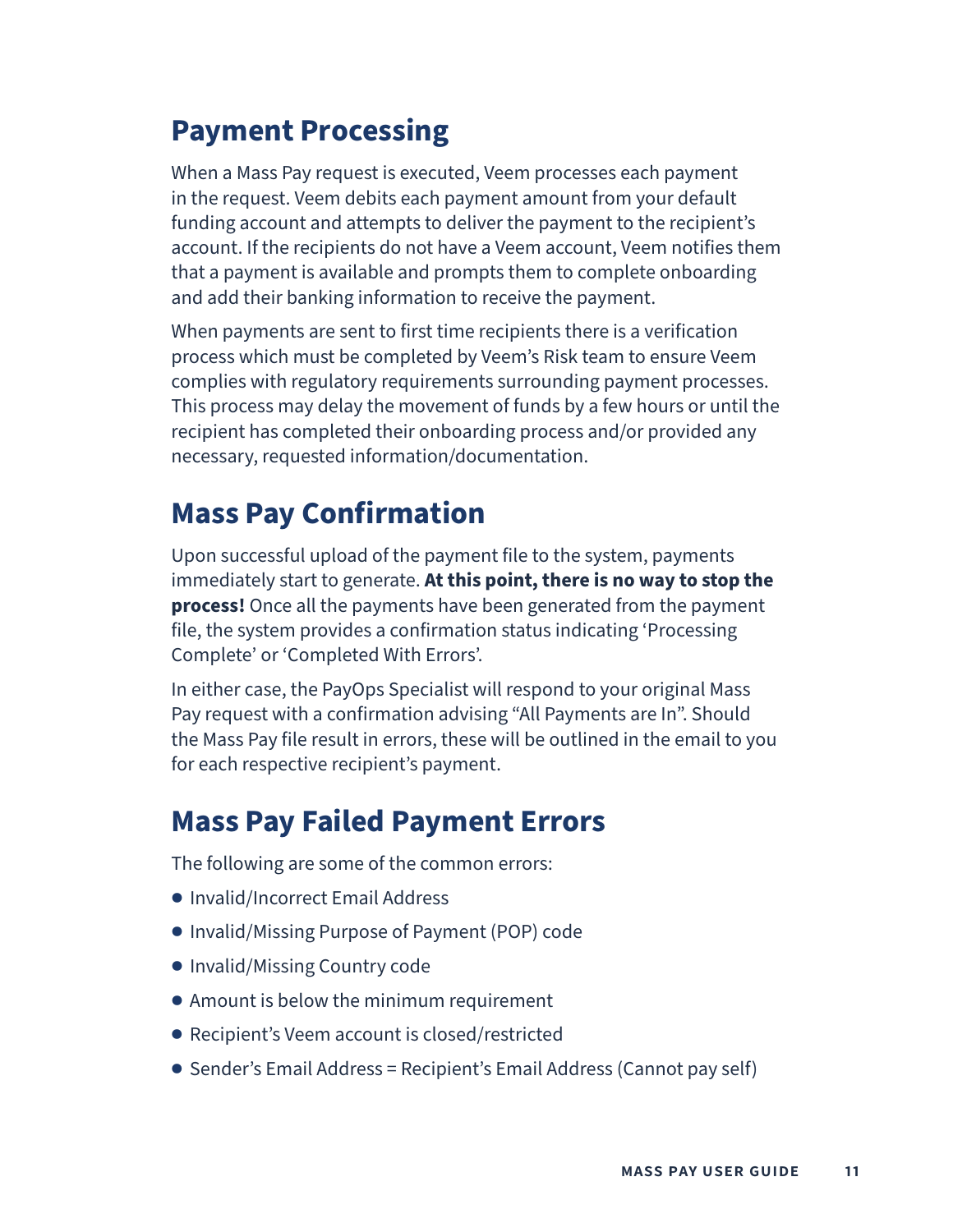#### <span id="page-11-0"></span>**mass pay faqs & best practices**

### **Is there a fee to send mass payments?**

There are no added costs or fees to send mass payments and you get the added benefit of Veem's low foreign exchange rates. That's a win-win.

| <b>SENDERS</b>    |             |
|-------------------|-------------|
| Sending fee       | <b>FREE</b> |
| <b>USD Abroad</b> | <b>FREE</b> |
| <b>RECEIVERS</b>  |             |
| Local currency    | <b>FREE</b> |
| USD Abroad*       | \$29 USD    |

\***Note: The \$29USD fee is charged to the recipient when receiving funds in USD** 

#### **How much money can I send?**

There is no limit on the total amount of the mass payment. The maximum individual payment amount varies according to country regulations .The following amounts are Veem's minimum requirements which must be met:

- **●** \$10 USD for domestic payments within the United States
- **●** \$50 USD for international payments (excluding Philippines)
- **●** \$10 USD approx for payments to the Philippines (500 PHP)
- **●** \$25 USD/\$33 CAD for domestic payments within Canada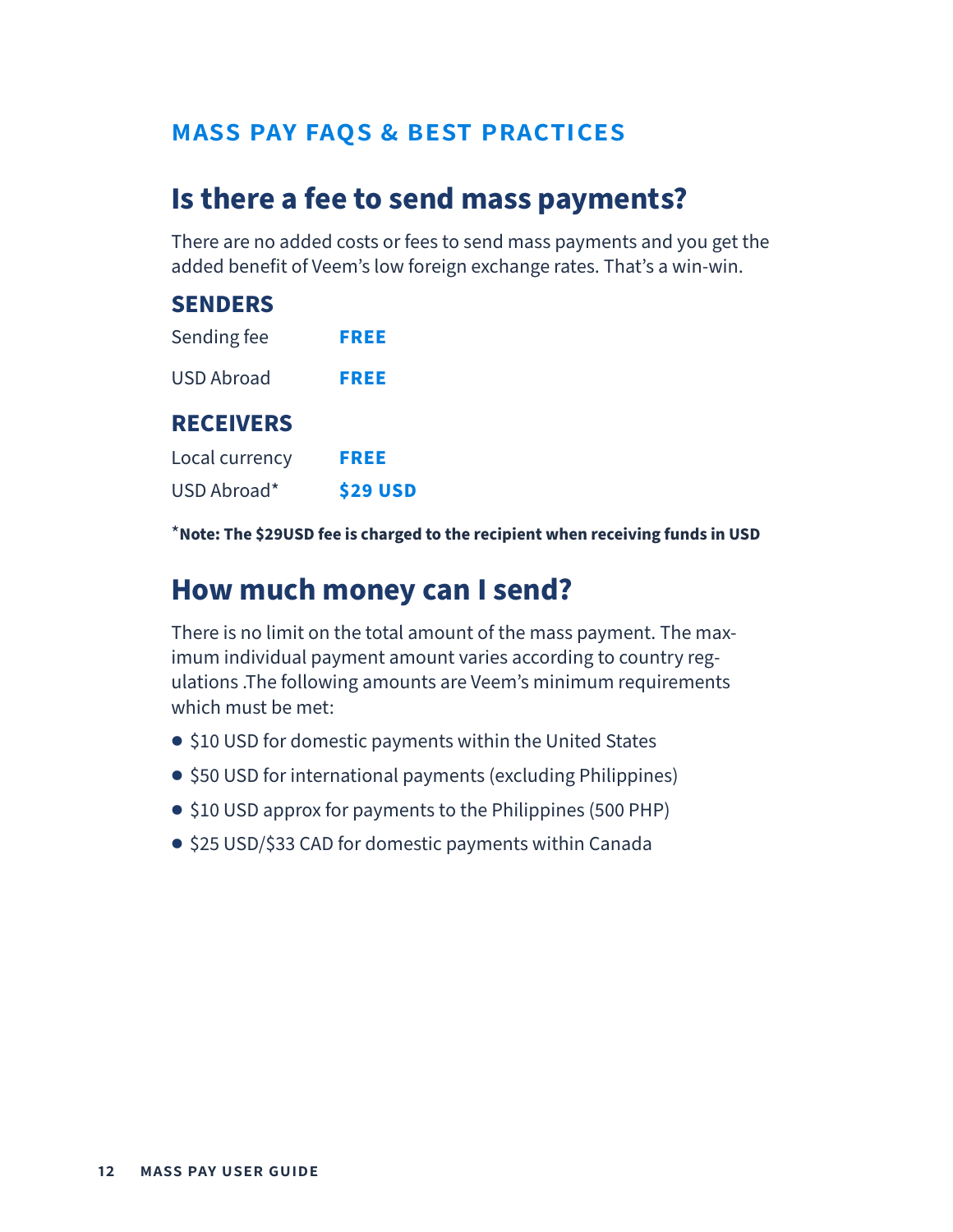# <span id="page-12-0"></span>**What countries can receive Mass payments?**

| Albania                  | Ecuador         | Latvia                         | Saudi Arabia                     |
|--------------------------|-----------------|--------------------------------|----------------------------------|
| Algeria                  | Egypt           | Liechtenstein                  | Serbia                           |
| Argentina                | Estonia         | Lithuania                      | Singapore                        |
| Armenia                  | Fiji            | Luxembourg                     | Singapore                        |
| Australia                | Finland         | Macao                          | Slovenia                         |
| Austria                  | France          | Malawi                         | South Africa                     |
| <b>Bahamas</b>           | Georgia         | Malaysia                       | Spain                            |
| <b>Bahrain</b>           | Germany         | Malta                          | Sri Lanka                        |
| <b>Bangladesh</b>        | Greece          | <b>Mauritius</b>               | Swaziland                        |
| <b>Barbados</b>          | Guatemala       | <b>Mexico</b>                  | Sweden                           |
| <b>Belarus</b>           | <b>Honduras</b> | Monaco                         | Switzerland                      |
| Belgium                  | Hong Kong       | Morocco                        | Taiwan                           |
| Bermuda                  | Hungary         | Mozambique                     | <b>Thailand</b>                  |
| <b>Brazil</b>            | Iceland         | Nepal                          | Trinidad & Tobago                |
| <b>Brunei Darussalam</b> | India           | <b>Netherlands</b>             | <b>Tunisia</b>                   |
| <b>Bulgaria</b>          | Indonesia       | <b>New Zealand</b>             | Turkey                           |
| Canada                   | Ireland         | Norway                         | Uganda                           |
| Cayman Islands           | <b>Israel</b>   | Oman                           | Ukraine                          |
| Chile                    | Italy           | Pakistan                       | <b>Uruguay</b>                   |
| China                    | Jamaica         | Peru                           | <b>United Arab Emir-</b><br>ates |
| Colombia                 | Japan           | Philippines                    | <b>United Kingdom</b>            |
| Costa Rica               | Jordan          | Poland                         | <b>USA</b>                       |
| Croatia                  | Kazakhstan      | Portugal                       | Vietnam                          |
| Cyprus                   | Kenya           | Qatar                          | Zambia                           |
| <b>Czech Republic</b>    | Korea (South)   | Romania                        |                                  |
| Denmark                  | Kuwait          | <b>Russian Feder-</b><br>ation |                                  |

You can send Mass Payments to the following countries: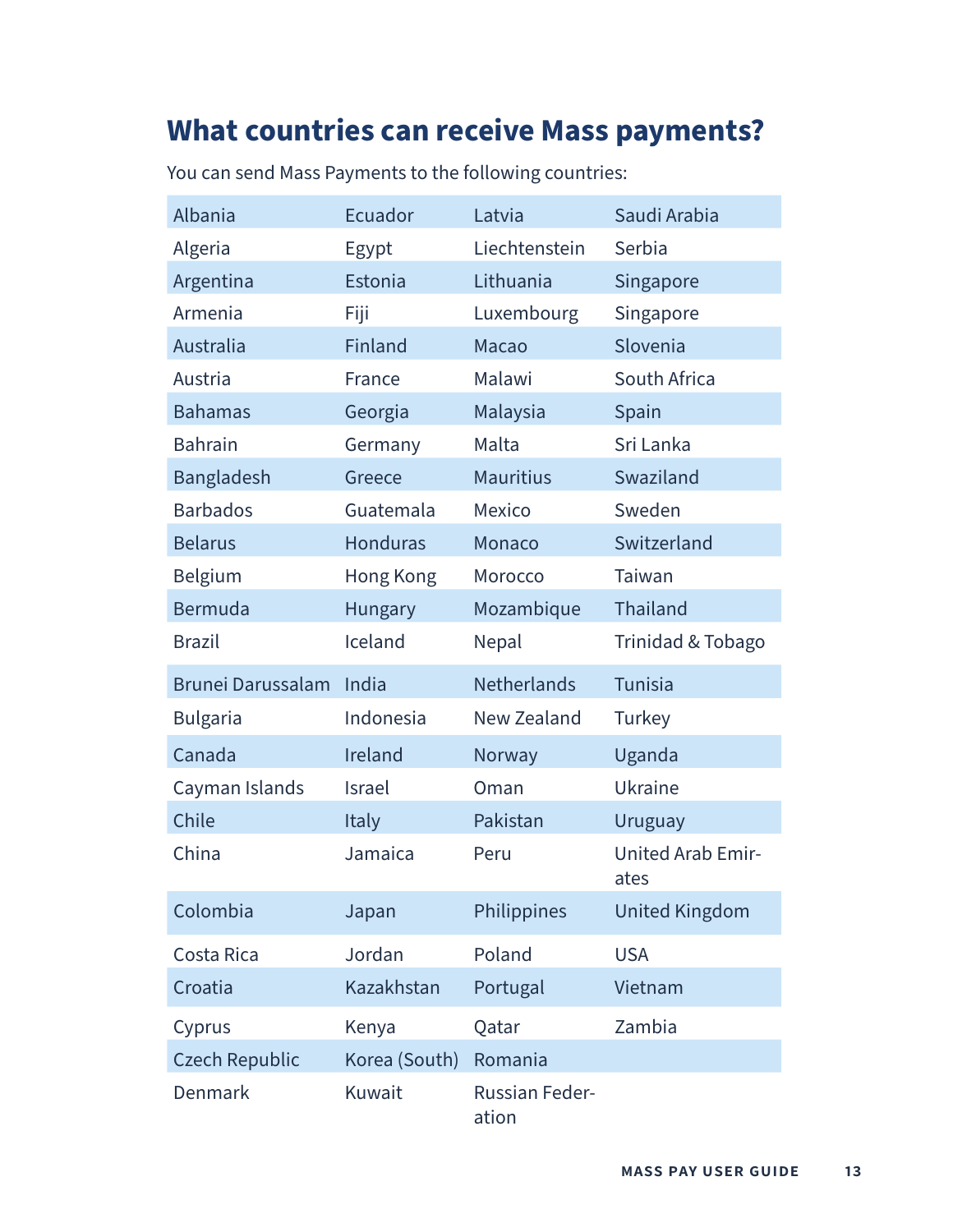### <span id="page-13-0"></span>**Can I send money in different currencies?**

Yes, you can send payments in multiple currencies within the same Mass Payment File. For more information about currencies, see "Country and Currency ISO Codes" on page 16-19"

#### **How many payments can I send?**

Mass pay enables you to send as few as 10 (minimum) or thousands of payments all at once in a simple, scalable way saving you hours of manual payment processing time.

### **Which countries need specific Purpose of Payment (POP) codes?**

The following countries require specific POP codes:

- **●** Brazil
- **●** China
- **●** India
- **●** Jordan
- **●** Malaysia
- **●** Russia
- **●** United Arab Emirates

\*For more information about specific POP codes, see "Countries Requiring Purpose of Payment (POP) Codes on page 20-23"

#### **Is there a fee to receive funds in US Dollars?**

Yes, there is a \$29 USD fee charged to recipients receiving funds into a USD account. This fee is deducted from the USD receiving amount.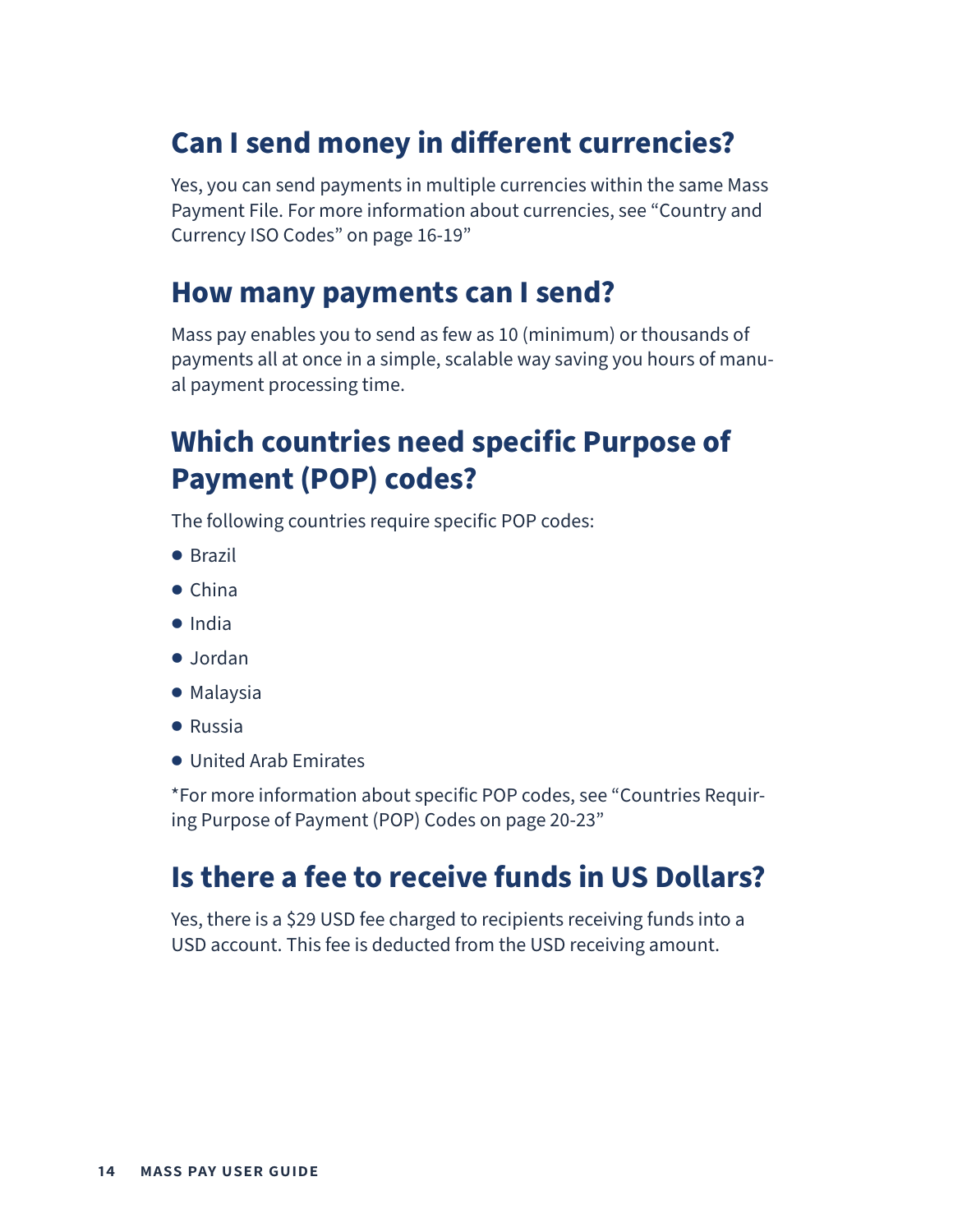### <span id="page-14-0"></span>**What file format should I submit?**

A Mass Pay file must only be submitted in a .CSV (Comma Separated Value) file format.

### **Can I change the Payment Amount?**

Once a payment has been generated, the amount cannot be amended. If the payment amount is wrong, you may create an additional payment to the recipient or choose to cancel the respective payment from you Veem dashboard.

### **How do I cancel a payment?**

You can cancel a payment by viewing your payments from your dashboard. Start by identifying and clicking the transaction you want to cancel. A payment cannot be cancelled when the payment status shows 'Complete'. Alternatively, you may reach out to our Customer Service team at **clientservices@veem.com** or you can [chat with our Customer](https://www.veem.com/contact/)  [Success team here.](https://www.veem.com/contact/)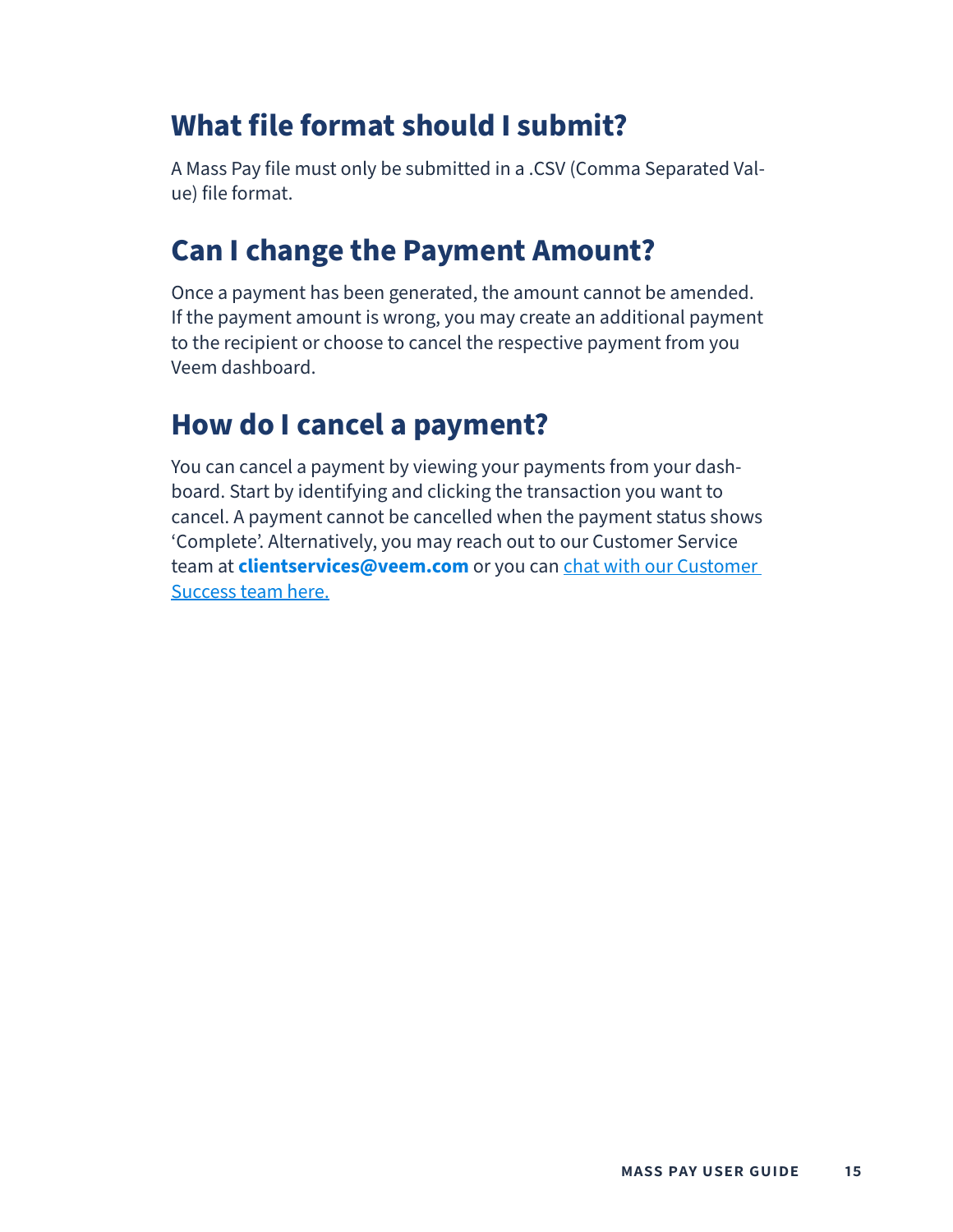#### <span id="page-15-0"></span>**appendix**

### **Country and Currency ISO Codes**

Veem uses 3-letter ISO-4217 currency codes, and 2-letter ISO-3166 country codes. The following is a list of the Countries and Currencies supported by Veem.

| <b>ISO code</b> | <b>Country</b>           | <b>Local Currency</b> | <b>Currency 2</b> | <b>Currency 3</b>  |
|-----------------|--------------------------|-----------------------|-------------------|--------------------|
| <b>AL</b>       | Albania                  | <b>ALL</b>            | <b>USD</b>        | $\mathsf{X}% _{0}$ |
| DZ              | Algeria                  | <b>DZD</b>            | <b>USD</b>        | X                  |
| <b>AR</b>       | Argentina                | <b>ARS</b>            | <b>USD</b>        | $\mathsf{X}% _{0}$ |
| AM              | Armenia                  | <b>AMD</b>            | <b>USD</b>        | X                  |
| <b>AU</b>       | Australia                | <b>AUD</b>            | <b>USD</b>        | $\mathsf{X}% _{0}$ |
| AT              | Austria                  | <b>EUR</b>            | <b>USD</b>        | Χ                  |
| <b>BS</b>       | <b>Bahamas</b>           | <b>BSD</b>            | <b>USD</b>        | $\mathsf{X}% _{0}$ |
| <b>BH</b>       | <b>Bahrain</b>           | <b>BHD</b>            | <b>USD</b>        | X                  |
| <b>BD</b>       | Bangladesh               | <b>BDT</b>            | <b>USD</b>        | $\mathsf X$        |
| <b>BB</b>       | <b>Barbados</b>          | <b>BBD</b>            | <b>USD</b>        | X                  |
| <b>BY</b>       | <b>Belarus</b>           | <b>BYN</b>            | <b>USD</b>        | $\overline{X}$     |
| <b>BE</b>       | Belgium                  | <b>EUR</b>            | <b>USD</b>        | X                  |
| <b>BM</b>       | Bermuda                  | <b>BBD</b>            | <b>USD</b>        | $\mathsf{X}% _{0}$ |
| <b>BR</b>       | <b>Brazil</b>            | <b>BRL</b>            | <b>USD</b>        | X                  |
| <b>BN</b>       | <b>Brunei Darussalam</b> | <b>BND</b>            | <b>USD</b>        | $\mathsf X$        |
| <b>BG</b>       | <b>Bulgaria</b>          | <b>BGN</b>            | <b>EUR</b>        | <b>USD</b>         |
| CA              | Canada                   | <b>CAD</b>            | <b>USD</b>        | $\mathsf{X}% _{0}$ |
| KY              | Cayman Islands           | <b>KYD</b>            | <b>USD</b>        | X                  |
| CL              | Chile                    | <b>CLP</b>            | <b>USD</b>        | $\mathsf{X}$       |
| CN              | China                    | <b>CNY</b>            | <b>USD</b>        | <b>HKD</b>         |
| CO              | Colombia                 | <b>COP</b>            | <b>USD</b>        | $\mathsf{X}% _{0}$ |
| <b>CR</b>       | Costa Rica               | <b>CRC</b>            | <b>USD</b>        | Χ                  |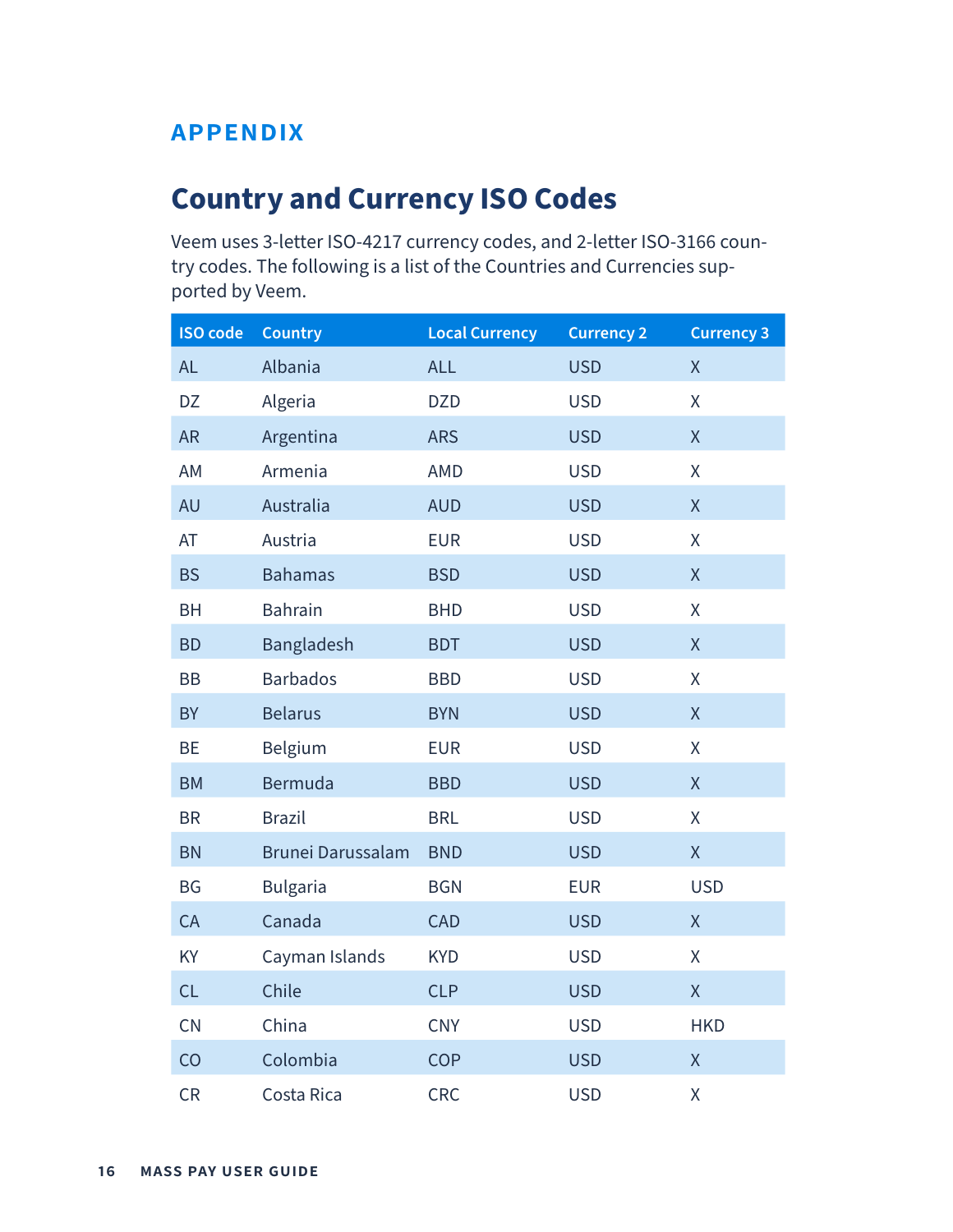| <b>ISO code</b> | <b>Country</b>        | <b>Local Currency</b> | <b>Currency 2</b>         | <b>Currency 3</b>  |
|-----------------|-----------------------|-----------------------|---------------------------|--------------------|
| <b>HR</b>       | Croatia               | <b>HRK</b>            | <b>EUR</b>                | <b>USD</b>         |
| <b>CY</b>       | Cyprus                | <b>EUR</b>            | <b>USD</b>                | X                  |
| CZ              | <b>Czech Republic</b> | <b>CZK</b>            | <b>EUR</b>                | <b>USD</b>         |
| <b>DK</b>       | Denmark               | <b>DKK</b>            | <b>EUR</b>                | <b>USD</b>         |
| EC              | Ecuador               | <b>USD</b>            | X                         | X                  |
| EG              | Egypt                 | <b>EGP</b>            | <b>USD</b>                | X                  |
| EE              | Estonia               | <b>EUR</b>            | <b>USD</b>                | $\sf X$            |
| <b>FJ</b>       | Fiji                  | <b>FJD</b>            | <b>USD</b>                | X                  |
| FI.             | Finland               | <b>EUR</b>            | <b>USD</b>                | $\sf X$            |
| <b>FR</b>       | France                | <b>EUR</b>            | <b>USD</b>                | X                  |
| <b>GE</b>       | Georgia               | <b>EUR</b>            | <b>USD</b>                | $\mathsf X$        |
| DE              | Germany               | <b>EUR</b>            | <b>USD</b>                | X                  |
| <b>GR</b>       | Greece                | <b>EUR</b>            | <b>USD</b>                | $\sf X$            |
| GT              | Guatemala             | GTQ                   | <b>USD</b>                | X                  |
| HN              | Honduras              | <b>HNL</b>            | <b>USD</b>                | $\mathsf{X}% _{0}$ |
| <b>HK</b>       | Hong Kong             | <b>HKD</b>            | USD / GBP /<br><b>EUR</b> | <b>CNY</b>         |
| HU              | Hungary               | <b>HUF</b>            | <b>EUR</b>                | <b>USD</b>         |
| IS              | Iceland               | <b>ISK</b>            | <b>EUR</b>                | <b>USD</b>         |
| IN              | India                 | <b>INR</b>            | <b>USD</b>                | <b>GBP</b>         |
| ID              | Indonesia             | <b>IDR</b>            | <b>USD</b>                | $\mathsf{X}% _{0}$ |
| IE              | Ireland               | <b>EUR</b>            | <b>USD</b>                | X                  |
| IL              | Israel                | <b>ILS</b>            | <b>USD</b>                | X                  |
| T               | Italy                 | <b>EUR</b>            | <b>USD</b>                | $\mathsf X$        |
| JM              | Jamaica               | <b>JMD</b>            | <b>USD</b>                | X                  |
| <b>JP</b>       | Japan                 | <b>JPY</b>            | <b>USD</b>                | $\mathsf{X}% _{0}$ |
| <b>JO</b>       | Jordan                | <b>JOD</b>            | <b>USD</b>                | X                  |
| KZ              | Kazakhstan            | <b>KZT</b>            | <b>USD</b>                | $\mathsf X$        |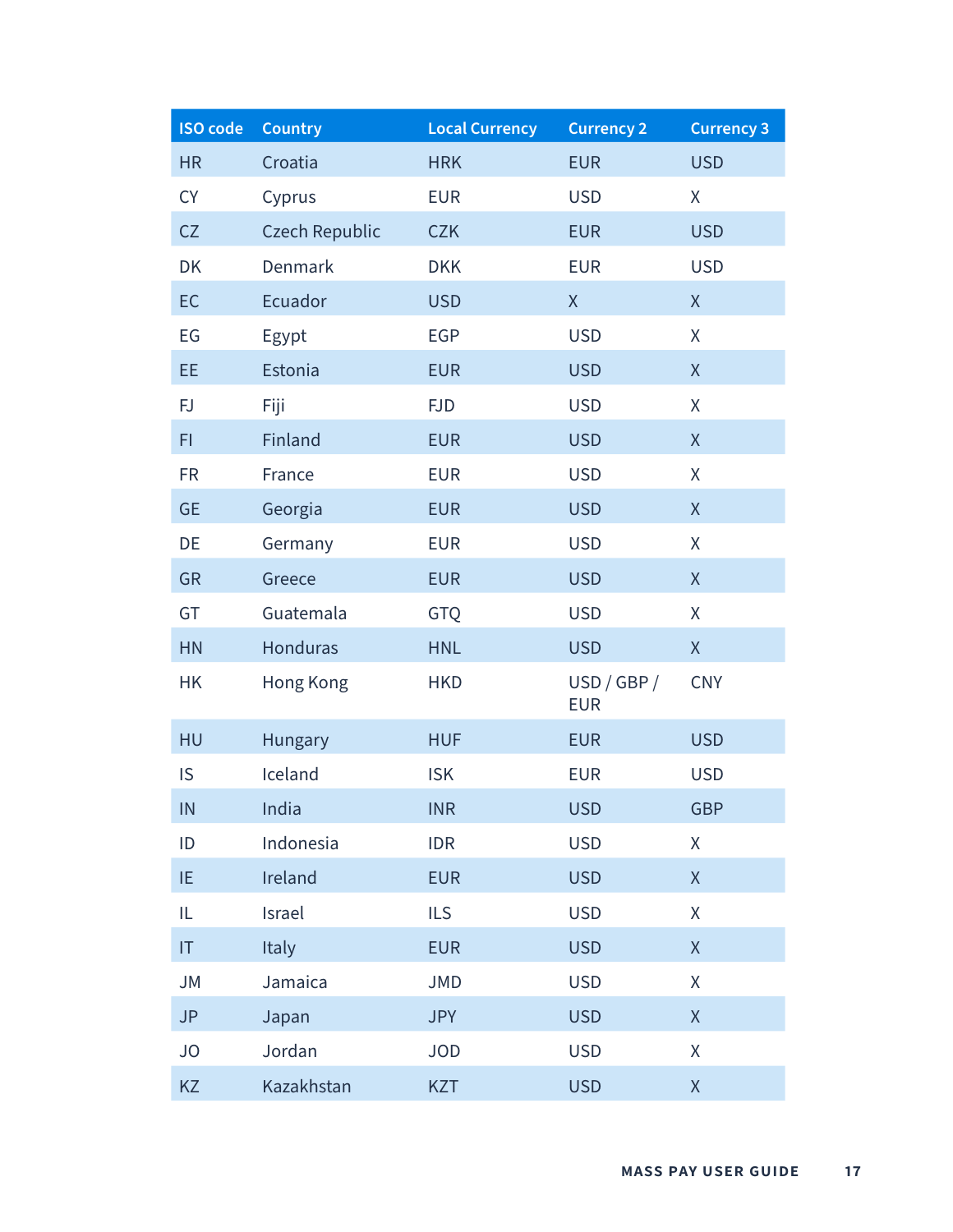| <b>ISO code</b> | <b>Country</b>   | <b>Local Currency</b> | <b>Currency 2</b> | <b>Currency 3</b>                                   |
|-----------------|------------------|-----------------------|-------------------|-----------------------------------------------------|
| KE              | Kenya            | <b>KES</b>            | <b>USD</b>        | Χ                                                   |
| <b>KR</b>       | Korea (South)    | <b>KRW</b>            | <b>USD</b>        | $\sf X$                                             |
| KW              | Kuwait           | <b>KWD</b>            | <b>USD</b>        | X                                                   |
| LV              | Latvia           | <b>EUR</b>            | <b>USD</b>        | $\sf X$                                             |
| LI              | Liechtenstein    | <b>EUR</b>            | <b>USD</b>        | X                                                   |
| LT              | Lithuania        | <b>EUR</b>            | <b>USD</b>        | $\sf X$                                             |
| LU              | Luxembourg       | <b>EUR</b>            | <b>USD</b>        | Χ                                                   |
| <b>MO</b>       | Macao            | <b>MOP</b>            | <b>USD</b>        | $\sf X$                                             |
| <b>MW</b>       | Malawi           | <b>MWK</b>            | <b>USD</b>        | Χ                                                   |
| <b>MY</b>       | Malaysia         | <b>MYR</b>            | <b>USD</b>        | $\sf X$                                             |
| <b>MT</b>       | Malta            | <b>EUR</b>            | <b>USD</b>        | Χ                                                   |
| <b>MU</b>       | <b>Mauritius</b> | <b>MUR</b>            | <b>USD</b>        | X                                                   |
| <b>MX</b>       | Mexico           | <b>MXN</b>            | <b>USD</b>        | X                                                   |
| <b>MC</b>       | Monaco           | <b>EUR</b>            | <b>USD</b>        | $\mathsf{X}% _{0}$                                  |
| MA              | Morocco          | <b>MAD</b>            | <b>USD</b>        | $\pmb{\mathsf{X}}$                                  |
| <b>MZ</b>       | Mozambique       | <b>MZN</b>            | <b>USD</b>        | $\sf X$                                             |
| <b>NP</b>       | Nepal            | <b>USD</b>            | X                 | X                                                   |
| <b>NL</b>       | Netherlands      | <b>EUR</b>            | <b>USD</b>        | X                                                   |
| ΝZ              | New Zealand      | <b>NZD</b>            | <b>USD</b>        | Χ                                                   |
| <b>NO</b>       | Norway           | <b>NOK</b>            | <b>EUR</b>        | <b>USD</b>                                          |
| <b>OM</b>       | Oman             | <b>OMR</b>            | <b>USD</b>        | Χ                                                   |
| <b>PK</b>       | Pakistan         | <b>PKR</b>            | <b>USD</b>        | X                                                   |
| PE              | Peru             | <b>PEN</b>            | <b>USD</b>        | X                                                   |
| PH              | Philippines      | <b>PHP</b>            | <b>USD</b>        | $\mathsf X$                                         |
| PL              | Poland           | <b>PLN</b>            | <b>EUR</b>        | <b>USD</b>                                          |
| PT              | Portugal         | <b>EUR</b>            | <b>USD</b>        | $\mathsf{X}% _{0}^{\prime}=\mathsf{X}_{0}^{\prime}$ |
| QA              | Qatar            | QAR                   | <b>USD</b>        | X                                                   |
| <b>RO</b>       | Romania          | <b>RON</b>            | <b>EUR</b>        | <b>USD</b>                                          |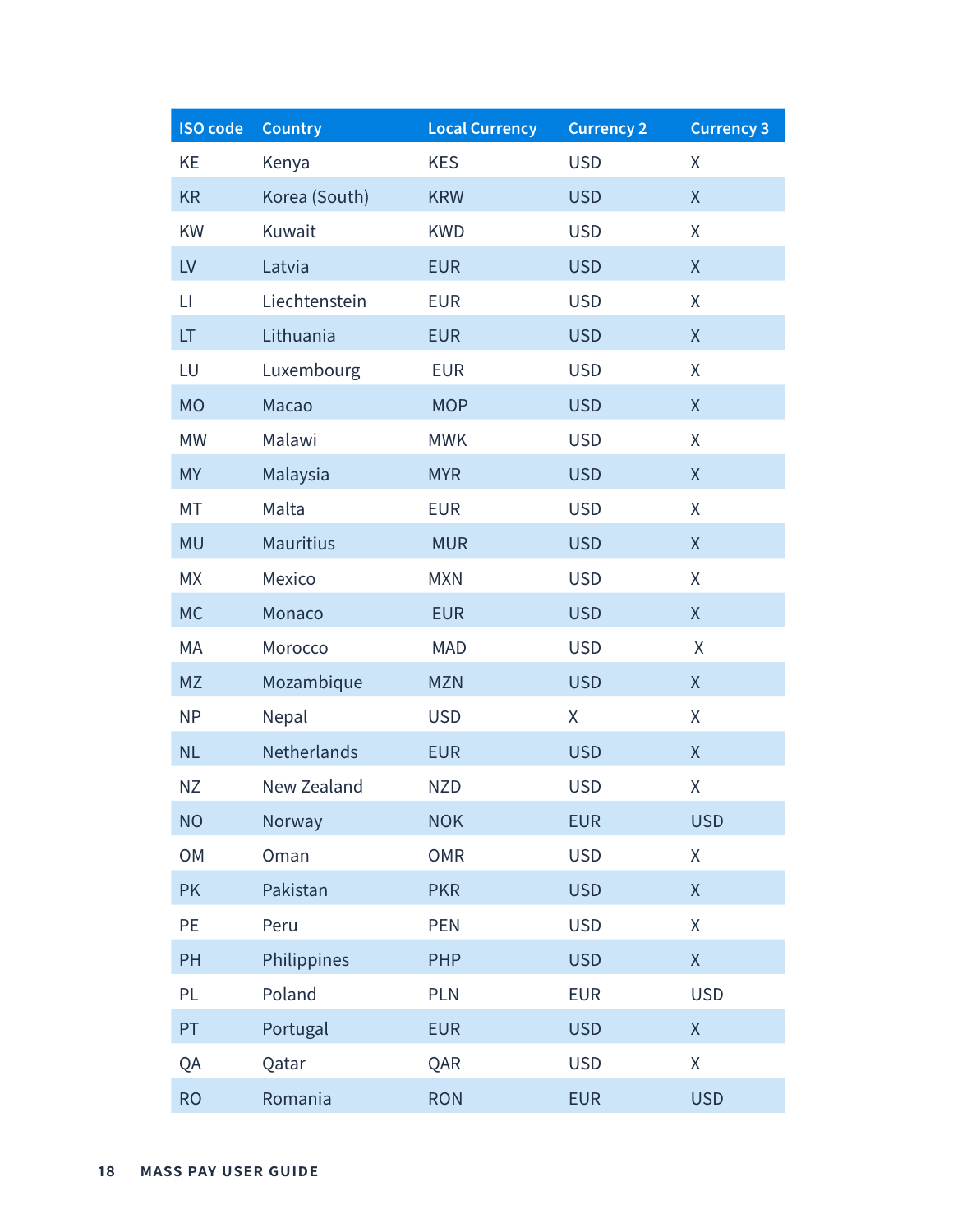| <b>ISO code</b> | <b>Country</b>            | <b>Local Currency</b> | <b>Currency 2</b> | <b>Currency 3</b>                                   |
|-----------------|---------------------------|-----------------------|-------------------|-----------------------------------------------------|
| <b>RU</b>       | <b>Russian Federation</b> | <b>RUB</b>            | <b>USD</b>        | Χ                                                   |
| <b>SA</b>       | Saudi Arabia              | <b>SAR</b>            | <b>USD</b>        | X                                                   |
| <b>RS</b>       | Serbia                    | <b>RSD</b>            | <b>USD</b>        | <b>EUR</b>                                          |
| SG              | Singapore                 | <b>SGD</b>            | <b>USD</b>        | <b>EUR</b>                                          |
| <b>SK</b>       | Slovakia                  | <b>EUR</b>            | <b>USD</b>        | X                                                   |
| SI              | Slovenia                  | <b>EUR</b>            | <b>USD</b>        | X                                                   |
| ZA              | South Africa              | ZAR                   | <b>USD</b>        | X                                                   |
| ES              | Spain                     | <b>EUR</b>            | <b>USD</b>        | X                                                   |
| LK              | Sri Lanka                 | <b>LKR</b>            | <b>USD</b>        | X                                                   |
| <b>SZ</b>       | Swaziland                 | <b>SZL</b>            | <b>USD</b>        | X                                                   |
| <b>SE</b>       | Sweden                    | <b>SEK</b>            | <b>EUR</b>        | <b>USD</b>                                          |
| <b>CH</b>       | Switzerland               | <b>CHF</b>            | <b>EUR</b>        | <b>USD</b>                                          |
| <b>TW</b>       | Taiwan                    | <b>TWD</b>            | <b>USD</b>        | X                                                   |
| <b>TH</b>       | Thailand                  | <b>THB</b>            | <b>USD</b>        | $\mathsf{X}% _{0}^{\prime}=\mathsf{X}_{0}^{\prime}$ |
| ΤT              | Trinidad & Tobago         | <b>TTD</b>            | <b>USD</b>        | X                                                   |
| <b>TN</b>       | <b>Tunisia</b>            | <b>TND</b>            | <b>USD</b>        | X                                                   |
| <b>TR</b>       | Turkey                    | <b>TRY</b>            | <b>USD</b>        | Χ                                                   |
| UG              | Uganda                    | <b>UGX</b>            | <b>USD</b>        | X                                                   |
| UA              | Ukraine                   |                       | <b>USD</b>        | Χ                                                   |
| <b>UY</b>       | <b>Uruguay</b>            | <b>UYU</b>            | <b>USD</b>        | X                                                   |
| <b>AE</b>       | United Arab Emir-<br>ates | <b>AED</b>            | EUR / GBP         | <b>USD</b>                                          |
| <b>GB</b>       | <b>United Kingdom</b>     | <b>GBP</b>            | <b>EUR</b>        | <b>USD</b>                                          |
| <b>US</b>       | <b>USA</b>                | <b>USD</b>            |                   | X                                                   |
| <b>VN</b>       | Vietnam                   | <b>VND</b>            | <b>USD</b>        | X                                                   |
| ZM              | Zambia                    | ZMW                   | <b>USD</b>        | Χ                                                   |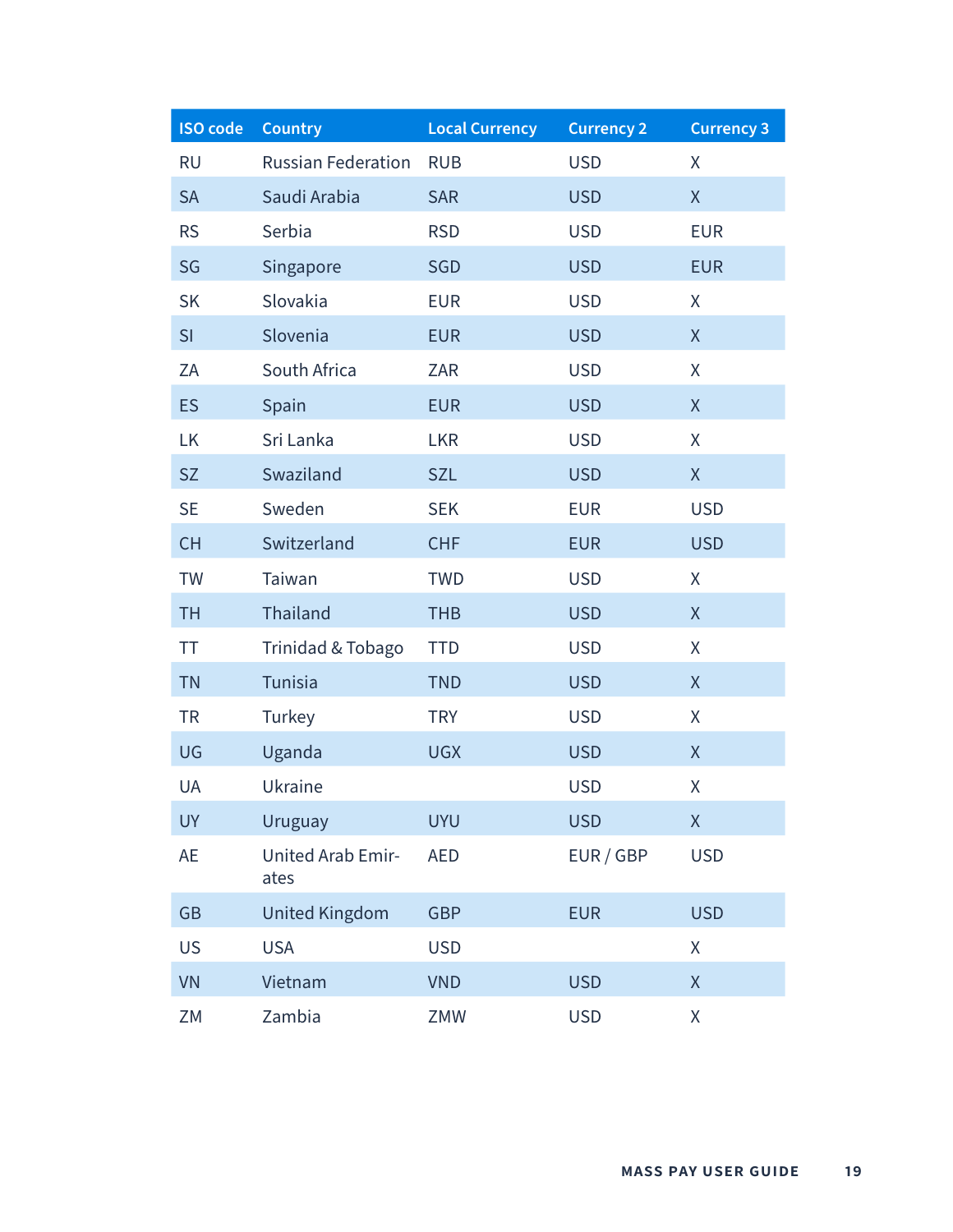# <span id="page-19-0"></span>**Countries Requiring Purpose of Payment (POP) Codes**

'Purpose of Payment' and 'Detailed Purpose of Payment' are required fields regardless of the recipient's bank country.

#### **Purpose of Payment Options are:**

- **●** Personal
- **●** Goods
- **●** Services
- **●** Charitable Donations

'Detailed Purpose of Payment' is a free form text field. However, many recipient bank account countries require specific Purpose of Payment codes for regulatory reasons. Below is a list of these countries and their related POP codes with descriptions:

| <b>Country</b> | Code              | <b>Description</b>                                                             |
|----------------|-------------------|--------------------------------------------------------------------------------|
| India          | P0102             | Realization of export bills (Goods only)                                       |
|                | P0103             | Advance receipts against exports (Goods only)                                  |
|                | P0802             | Software Consultancy/Implementation/Devel-<br>opment IT and IT Enabled Service |
|                | P0803             | <b>Data Processing Service</b>                                                 |
|                | P0804             | Repair & Maintenance of Computer and Software                                  |
|                | P0806             | Subscription to newspapers, periodicals, etc.                                  |
|                | P0808             | <b>Telecom services</b>                                                        |
|                | P <sub>1002</sub> | Trade related services - commission on ex-<br>ports/imports                    |
|                | P1004             | Legal Fees/Legal Services                                                      |
|                | P1005             | Accounting or auditing service                                                 |
|                | P <sub>1006</sub> | Business and Management Consultancy / Profes-<br>sional Service BP Services    |
|                | P1007             | Marketing/Advertisement Revenue                                                |
| China          | <b>CGODDR</b>     | <b>CrossBorder Goods Trade</b>                                                 |
|                | <b>CSTRDR</b>     | <b>CrossBorder Service Trade</b>                                               |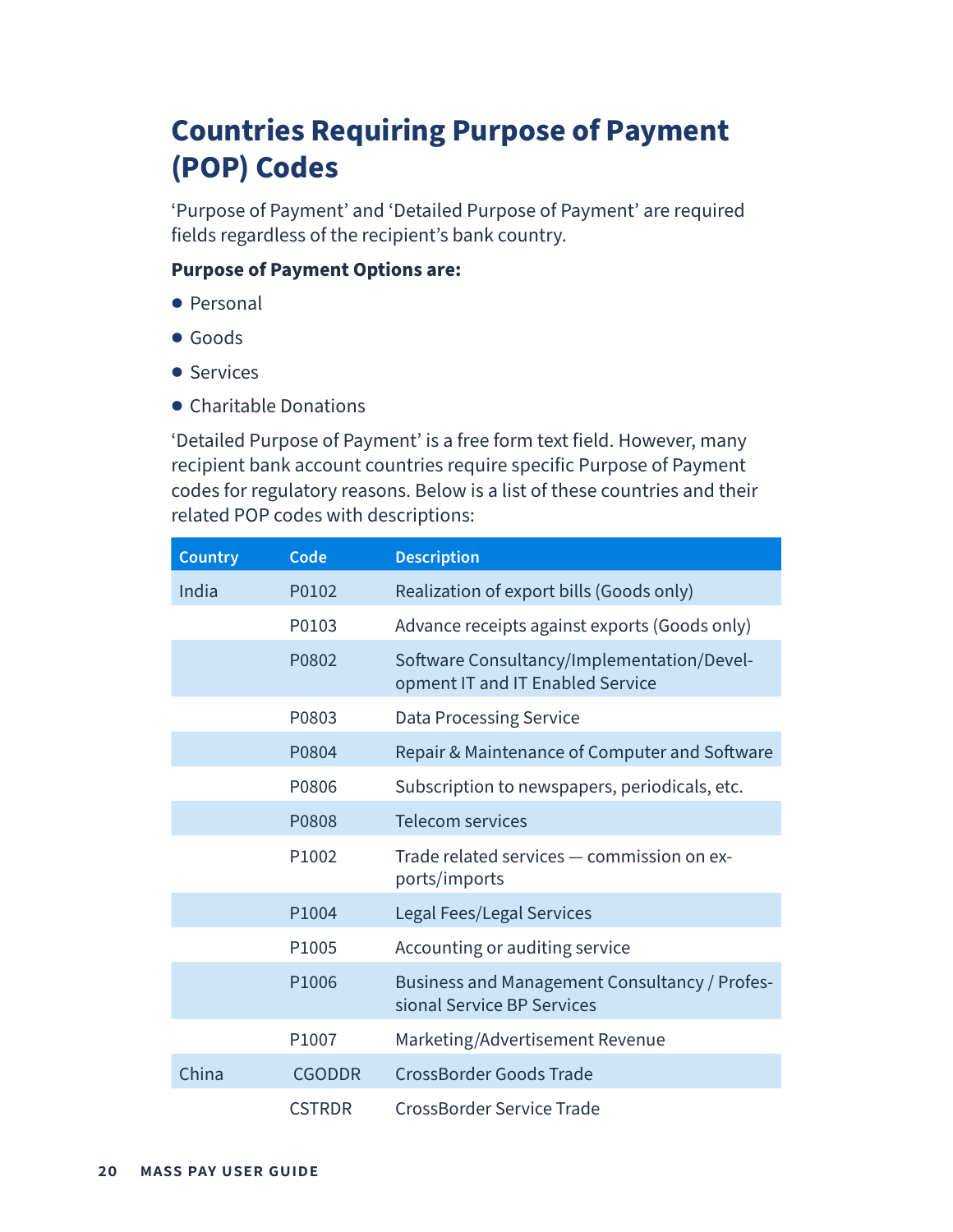| <b>Country</b> | Code          | <b>Description</b>                                                       |
|----------------|---------------|--------------------------------------------------------------------------|
|                | <b>COCADR</b> | <b>Other Current Account Transactions</b>                                |
| Russia         | VO10100       | Advance payments for Goods                                               |
|                | VO1020        | Deferred payment for goods                                               |
|                | VO13010       | Payments for Goods sold in Russia                                        |
|                | VO20100       | Advance payments for Services                                            |
|                | VO20200       | Deferred payments for Services                                           |
|                | VO20400       | Commission Payment for goods/services sold                               |
| <b>Brazil</b>  |               | Architecture and Engineering Services                                    |
|                |               | <b>Legal Services</b>                                                    |
|                |               | <b>Computing Services</b>                                                |
|                |               | <b>Tourism Services</b>                                                  |
|                |               | Other Technical or Administrative Services                               |
|                |               | <b>Purchase of Goods</b>                                                 |
|                |               | <b>Financial Services</b>                                                |
|                |               | <b>Audiovisual Related Services</b>                                      |
|                |               | <b>Purchase of Other Services</b>                                        |
|                |               | <b>Publicity and Marketing Services</b>                                  |
| <b>UAE</b>     | <b>OTS</b>    | Other modes of Transportation (Including Postal<br>and Courier Services) |
|                | <b>GDE</b>    | Goods Sold                                                               |
|                | <b>TTS</b>    | Trade - Related & Other Business Services                                |
|                | <b>ITS</b>    | <b>Computer Services</b>                                                 |
|                | <b>IPC</b>    | Charges of Royalty on IP                                                 |
|                | <b>TCS</b>    | <b>Telecommunications Services</b>                                       |
|                | <b>PMS</b>    | Professional & Management Consulting Services                            |
|                | <b>IFS</b>    | <b>Information Services</b>                                              |
|                | <b>STR</b>    | Travel                                                                   |
|                | <b>STS</b>    | Sea Transport                                                            |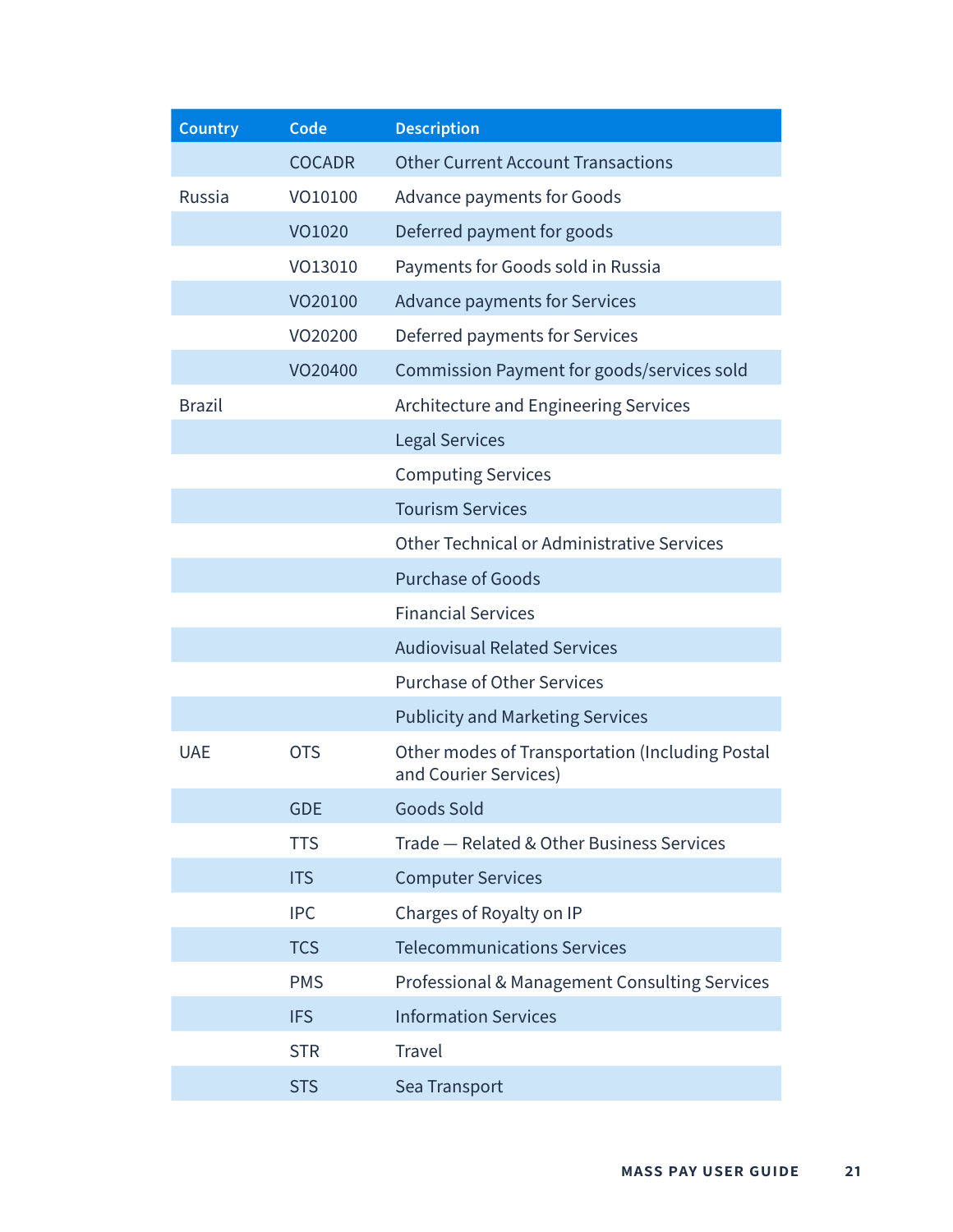| <b>Country</b> | Code  | <b>Description</b>                                                       |
|----------------|-------|--------------------------------------------------------------------------|
| Jordan         | 0603  | <b>Public Sector Importation</b>                                         |
|                | 0203  | <b>Private Sector Staff Salaries</b>                                     |
|                | 0602  | <b>Private Sector Exportation</b>                                        |
|                | 0803  | <b>Information Technology Services</b>                                   |
|                | 0202  | <b>Laborers Salaries</b>                                                 |
|                | 0404  | <b>Travel and Tourism</b>                                                |
|                | 0403  | Sea Freight                                                              |
|                | 0101  | <b>Invoice and Payment Purchase</b>                                      |
|                | 0402  | Land Freight                                                             |
|                | 0401  | Air Freight                                                              |
|                | 0601  | <b>Public Sector Exportation</b>                                         |
|                | 0201  | <b>Public Sector Employee Salaries</b>                                   |
|                | 0206  | <b>Overseas Incoming Salaries</b>                                        |
|                | 0804  | <b>Consulting Services</b>                                               |
| Malaysia       | 11120 | Freight by Seas                                                          |
|                | 16772 | <b>Accounting Services</b>                                               |
|                | 11110 | Freight By Air                                                           |
|                | 11130 | Freight by other modes of transportation                                 |
|                | 16760 | Advertising, Market Research and public opinion<br>polling services      |
|                | 16510 | <b>Computer Services</b>                                                 |
|                | 16673 | <b>Management Consulting Services</b>                                    |
|                | 16830 | <b>Education Services</b>                                                |
|                | 14310 | <b>Wages and Salaries in Cash</b>                                        |
|                | 16780 | Rentals/Operating Leasing of dwellings, other<br>buildings and machinery |
|                | 8000  | Miscellaneous Manufactured Articles                                      |
|                | 16840 | Heritage and Recreational Services                                       |
|                | 13500 | <b>Education - Related</b>                                               |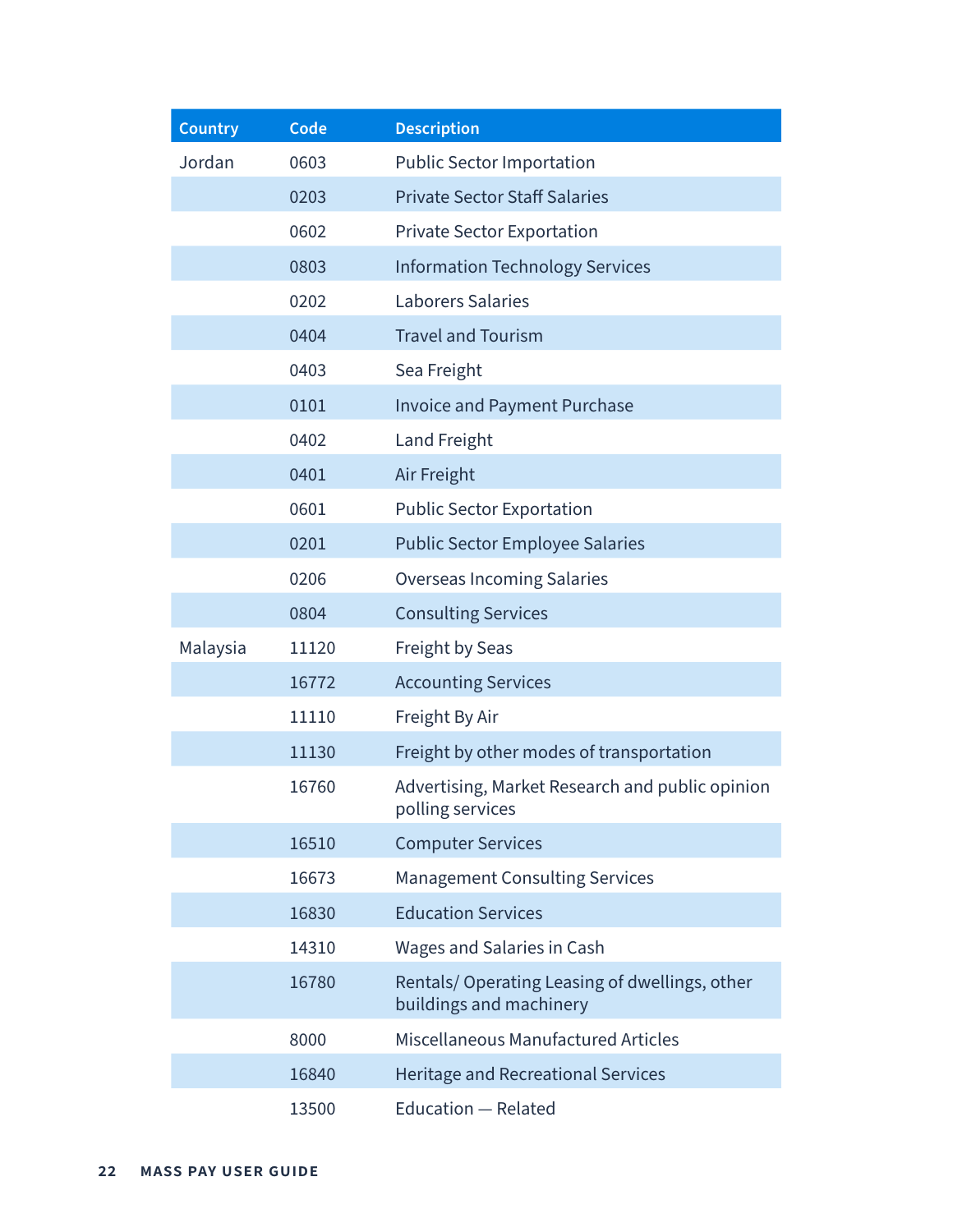| <b>Country</b> | Code  | <b>Description</b>                                               |
|----------------|-------|------------------------------------------------------------------|
|                | 16520 | <b>Information Services</b>                                      |
|                | 16740 | Architectural, Engineering and other technical<br>services       |
|                | 16771 | <b>Legal Services</b>                                            |
|                | 21220 | Worker's Remittances                                             |
|                | 6000  | <b>Manufactured Goods</b>                                        |
|                | 14320 | Wages and Salaries in Kind/Benefits attributable<br>to employees |
|                | 16850 | <b>Other Personal Services</b>                                   |
|                | 21201 | Personal Transfer                                                |
|                |       |                                                                  |